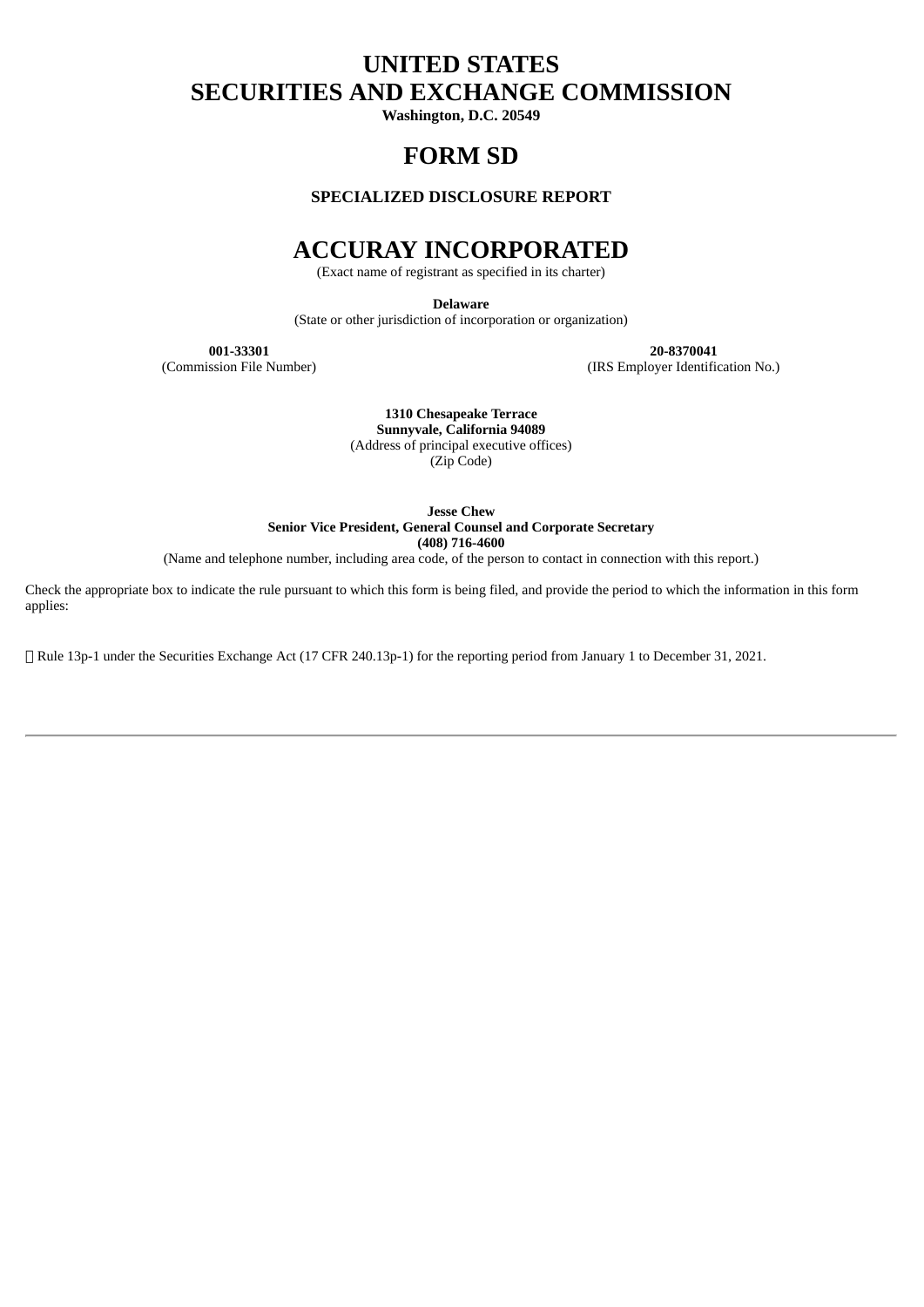#### **Section 1 — Conflict Minerals Disclosure**

# **Item 1.01 Conflict Minerals Disclosure and Report**

This Form SD of Accuray Incorporated ("Accuray") is filed pursuant to Rule 13p-1 promulgated under the Securities Exchange Act of 1934, as amended, for the reporting period January 1, 2021 to December 31, 2021. A copy of Accuray's Conflict Minerals Report is provided as Exhibit 1.01 to this Form SD, and is publicly available on Accuray's website at http://investors.accuray.com/financial-information/sec-filings.

### **Item 1.02 Exhibit**

As specified in Section 2, Item 2.01 of this Form SD, Accuray is hereby filing its Conflict Minerals Report as Exhibit 1.01.

#### **Section 2 — Exhibits**

### **Item 2.01 Exhibits**

The following exhibit is filed as part of this Form SD.

# **Exhibit Number**

1.01 Conflict Minerals Report of Accuray [Incorporated](#page-3-0)

1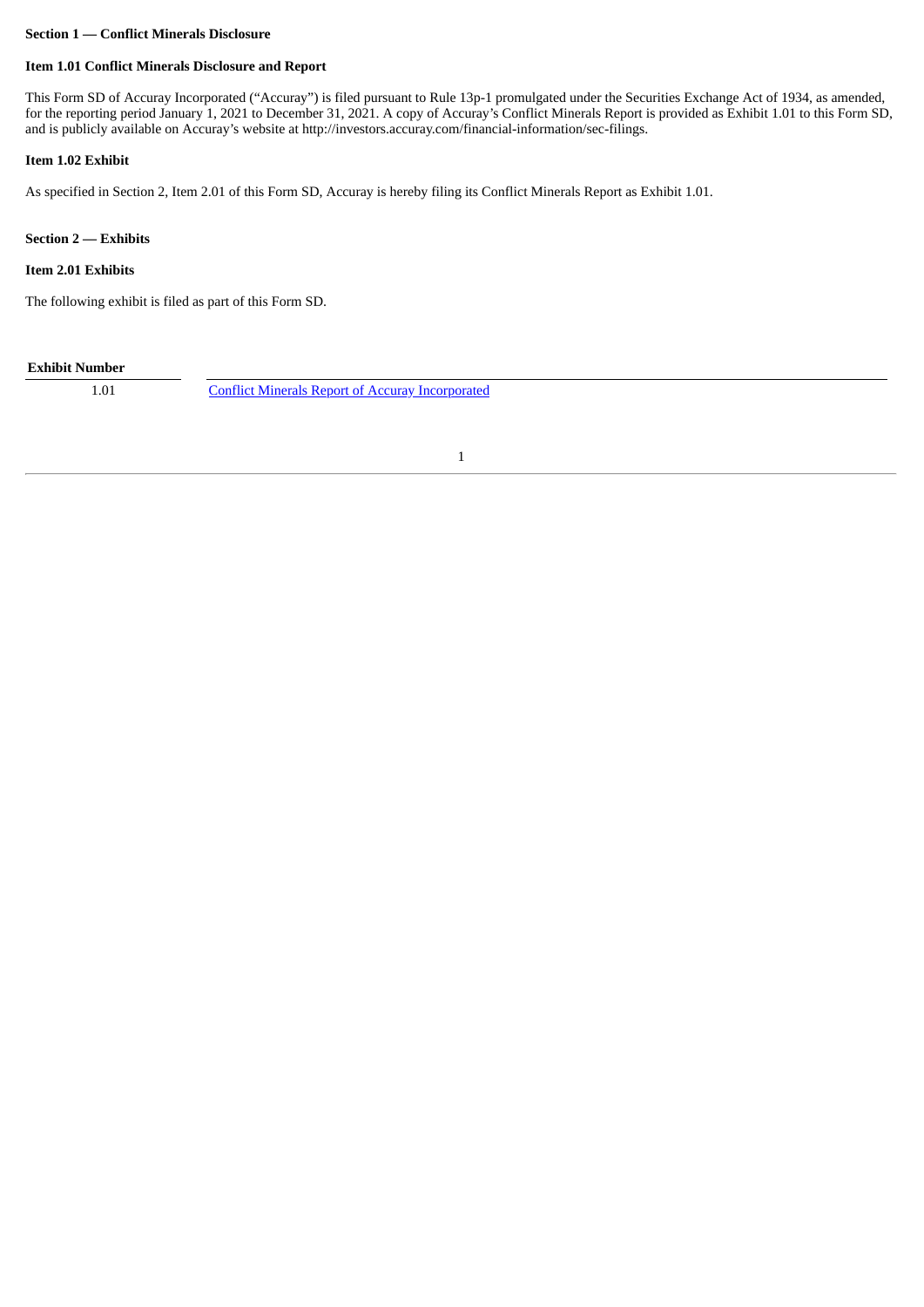# **SIGNATURE**

Pursuant to the requirements of the Securities Exchange Act of 1934, the registrant has duly caused this report to be signed on its behalf by the duly authorized undersigned.

### **ACCURAY INCORPORATED**

Date: May 27, 2022 By: by: /s/ Jesse Chew Jesse Chew Senior Vice President, General Counsel & Corporate **Secretary** 

2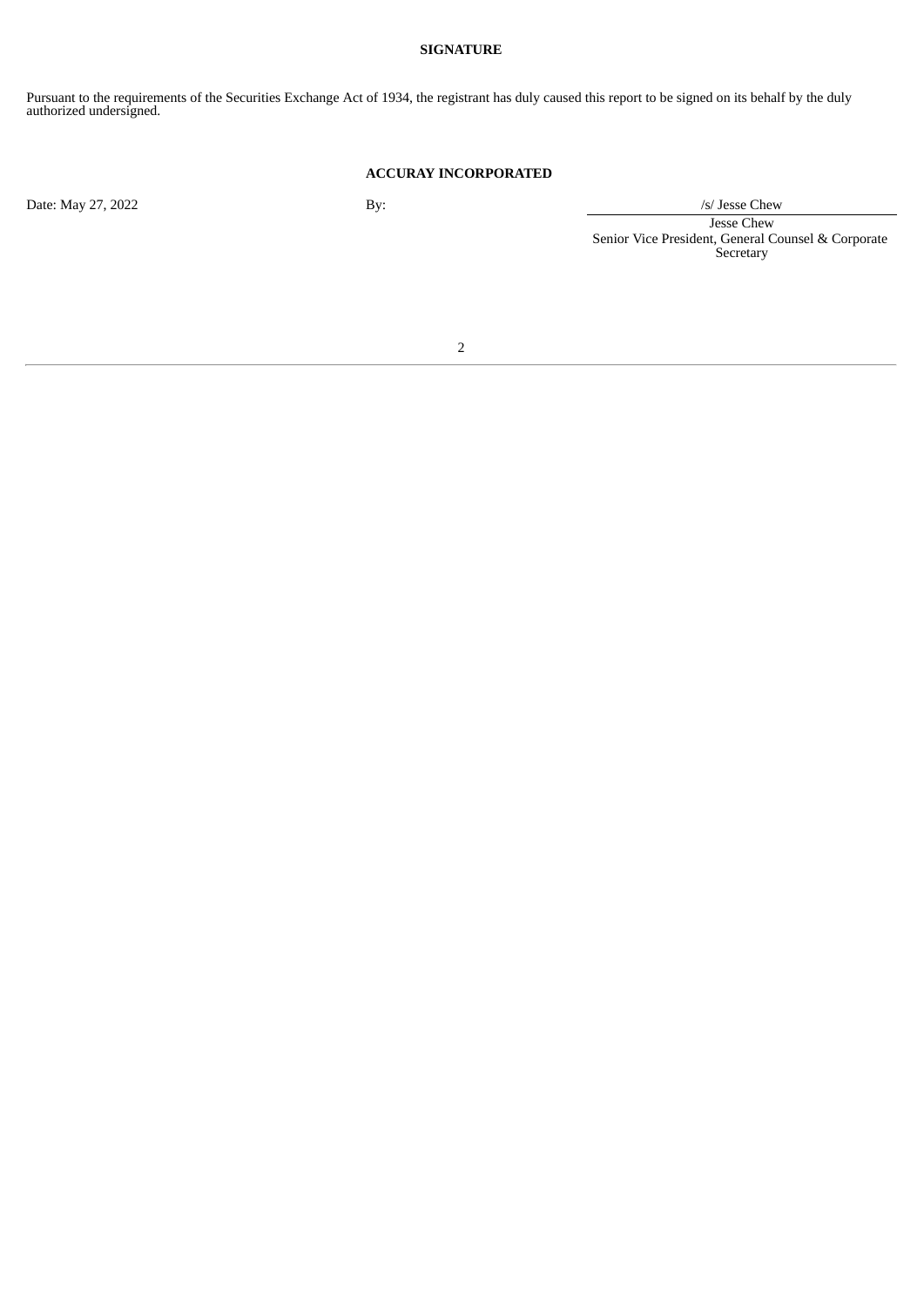# **CONFLICT MINERALS REPORT OF ACCURAY INCORPORATED FOR THE REPORTING PERIOD FROM JANUARY 1, 2021 TO DECEMBER 31, 2021**

#### <span id="page-3-0"></span>**Background**

This Conflict Minerals Report ("Report") of Accuray Incorporated ("Accuray") for calendar year 2021 (the "Reporting Period") has been prepared in accordance with Rule 13p-1 and Form SD under the Securities Exchange Act of 1934, as amended (together, the "Rule"). The Rule was adopted by the Securities and Exchange Commission ("SEC") to implement reporting and disclosure requirements related to Conflict Minerals (as defined below) as directed by the Dodd-Frank Wall Street Reform and Consumer Protection Act of 2010.

The Rule requires disclosure of certain information when a company manufactures or contracts to manufacture products and the minerals specified in the Rule are necessary to the functionality or production of those products. The specified minerals, which are collectively referred to in this Report as the "Conflict Minerals," are gold, columbite-tantalite (coltan), cassiterite and wolframite, including their derivatives, which are limited to tantalum, tin and tungsten. The "Covered Countries" for the purposes of the Rule and this Report are the Democratic Republic of the Congo ("DRC") and adjoining countries, which currently include the Republic of the Congo, the Central African Republic, South Sudan, Uganda, Rwanda, Burundi, Tanzania, Zambia and Angola.

If Conflict Minerals are necessary to the functionality or production of products manufactured or contracted to be manufactured by a company, the company is required to conduct a good faith reasonable country of origin inquiry ("RCOI") to determine whether any of the necessary Conflict Minerals in those products originated in the Covered Countries and whether any of the necessary Conflict Minerals may be from recycled or scrap sources. If, as a result of the RCOI, a company has reason to believe that any of the necessary Conflict Minerals in its supply chain may have originated in the Covered Countries, or if it is unable to determine the country of origin of those Conflict Minerals, then the company must perform due diligence on the Conflict Minerals' source and chain of custody.

#### **Company Overview**

Accuray is a radiation oncology company that develops, manufactures, sells and supports precise, innovative treatment solutions which set the standard of radiation therapy care with the aim of helping patients live longer, better lives. Our innovative technologies, the CyberKnife and TomoTherapy Systems, including the Radixact System, our next generation TomoTherapy platform, are designed to deliver advanced treatments, including stereotactic radiosurgery (SRS), stereotactic body radiation therapy (SBRT), intensity modulated radiation therapy (IMRT), image guided radiation therapy (IGRT), and adaptive radiation therapy. The CyberKnife Systems and the TomoTherapy Systems, including the Radixact Systems, have clinical applications that are designed to enable customers to deliver the most precise treatments while minimizing side effects and maximizing patient comfort and care. Each of these systems serves patient populations treated by the same medical specialty, radiation oncology, with advanced capabilities. Accuray is headquartered in the United States and also has primary offices in Switzerland, China, Hong Kong and Japan and conducts its business worldwide.

#### **Description of the Products Covered by this Report**

This Report relates to products: (i) for which Conflict Minerals are necessary to the functionality or production of such product; (ii) that were manufactured, or contracted to be manufactured, by Accuray; and (iii) for which the manufacture was completed during calendar year 2021. These products, which are referred to in this Report collectively as the "Covered Products," are the CyberKnife and TomoTherapy Systems, including the Radixact System.

#### **Supply Chain Overview**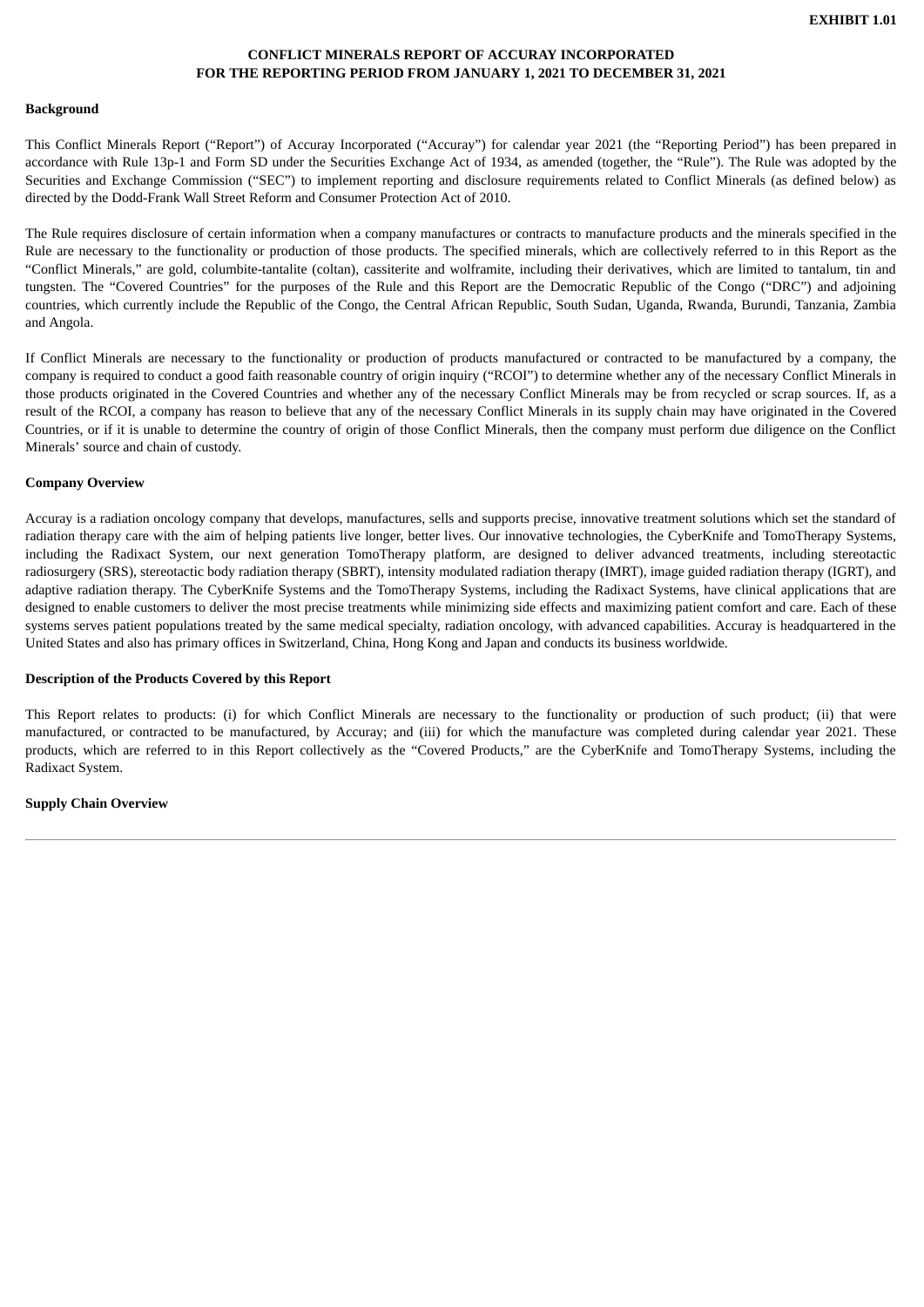All of Accuray's products are complex and require the integration of a number of components from several sources. Such components are manufactured by Accuray or contract manufacturers or are otherwise purchased by Accuray from third parties. As such, Accuray is many steps removed from the mining of Conflict Minerals; Accuray does not purchase raw or unrefined Conflict Minerals, and does no purchasing in the Covered Countries. Accuray's supply chain with respect to the Covered Products is complex, and there are many third parties in the supply chain between the ultimate manufacture of the Covered Products and the original sources of the Conflict Minerals. In this regard, Accuray does not purchase the Conflict Minerals directly from mines, smelters or refiners. As explained further below, Accuray must therefore rely on its suppliers to provide information regarding the origin of the Conflict Minerals in the Covered Products.

# **Reasonable Country-of-Origin Inquiry**

Accuray has conducted a good faith RCOI regarding the Conflict Minerals that were necessary to the functionality or production of the Covered Products (the "Necessary Conflict Minerals"). This RCOI was reasonably designed to determine whether any of the Necessary Conflict Minerals originated in the Covered Countries or came from recycled or scrap sources. The RCOI comprised of the conduct described under the caption "Description of Due Diligence Measures— OECD Step 2 - Identify and Assess Risk in the Supply Chain" below. As a result of the RCOI, Accuray knows or has reason to believe that a portion of its Necessary Conflict Minerals originated or may have originated in the Covered Countries and knows or has reason to believe that those Necessary Conflict Minerals may not be from recycled or scrap sources. In response, Accuray also performed due diligence on the source and chain of custody of the Necessary Conflict Minerals to seek to determine whether the Covered Products were "DRC conflict free" (as defined in the Rule). Suppliers define the scope of their representations to us at their own discretion and, as a result, the information provided to Accuray may be provided at a company level, division level, product category level or at a product level. Therefore, as a downstream procurer of components that may or may not contain Conflict Minerals, Accuray's RCOI efforts and due diligence measures can provide only reasonable, not absolute, assurance regarding the source and chain of custody on Conflict Minerals.

#### **Due Diligence Performed**

#### *Design of Due Diligence*

Accuray designed its due diligence measures to be in conformity with, in all material respects, the internationally recognized due diligence framework in The Organisation for Economic Co-operation and Development ("OECD") Due Diligence Guidance for Responsible Supply Chains of Minerals from *Conflict-Affected and High-Risk Areas: Third Edition*, including the related supplements on gold, tin, tantalum and tungsten (the "OECD Framework"), consistent with Accuray's position as a downstream purchaser. The scope of Accuray's due diligence remained on Conflict Minerals – namely tin, tantalum, tungsten and gold (together, the "3TG"). Accuray integrated the five-step OECD Framework into its due diligence measures as described below.

#### *Description of Due Diligence Measures*

Accuray's due diligence measures performed with respect to Covered Products included the following:

# 1. *OECD Step 1 - Establish Strong Company Management Systems*

*Conflict Minerals policy statement.* Accuray has actively engaged with its customers and suppliers for several years with respect to the use of Conflict Minerals. Accuray has also adopted a policy statement regarding Conflict Minerals that outlines its commitment to prevent the use of Conflict Minerals that, directly or indirectly, finance or benefit armed groups in the Covered Countries. This statement is available on Accuray's website at www.accuray.com/conflict-minerals-policy-statement, and suppliers are expected to follow this policy and provide Accuray with conflict-free parts and products.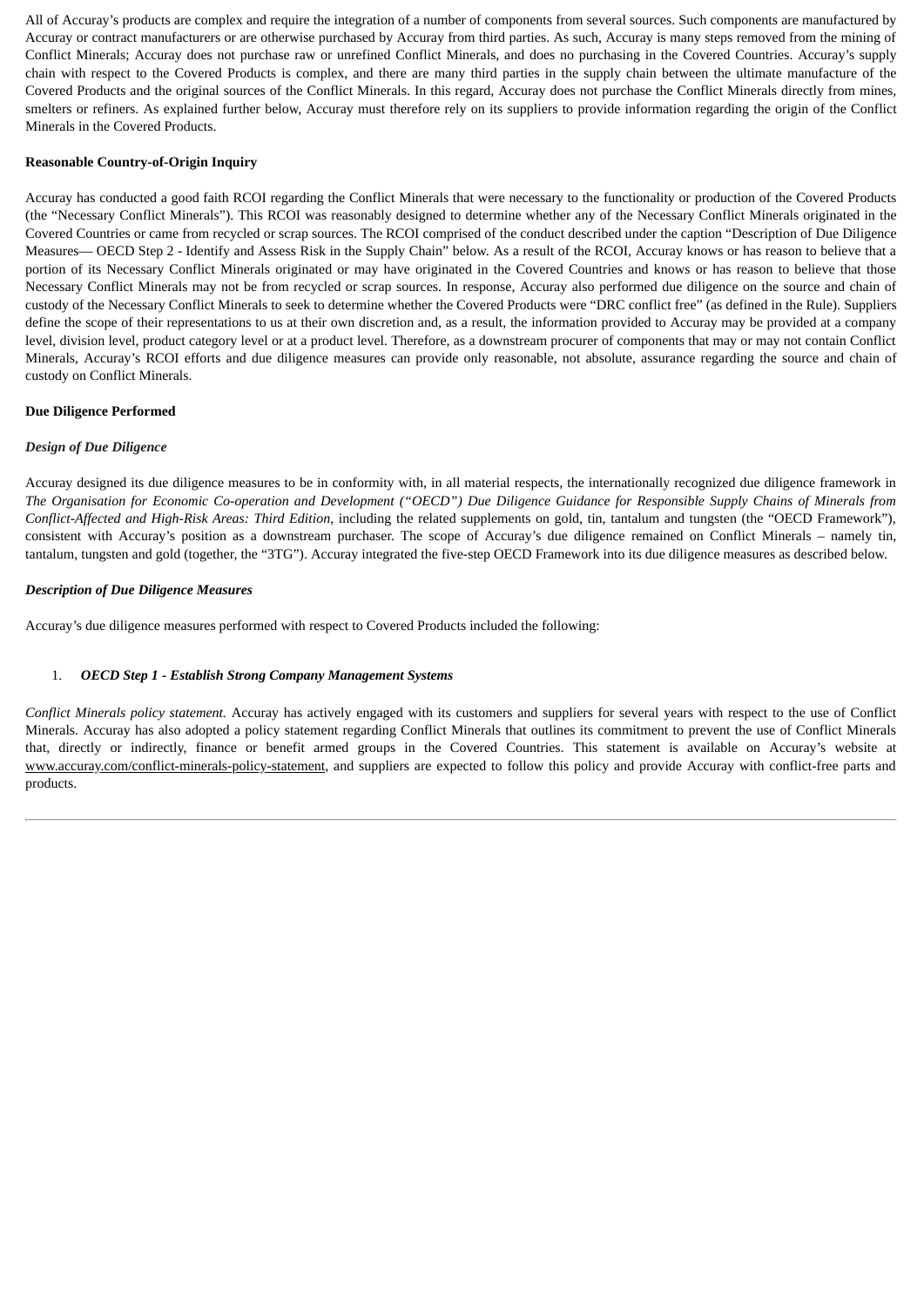*Conflict Minerals team.* Accuray's Conflict Minerals team, consisting of a cross-functional team of individuals from Accuray's manufacturing and supply chain teams as well as the legal team, collectively reviewed Accuray's Conflict Mineral supply chain. The executive team at Accuray had oversight responsibility for the work done by the Conflict Minerals team. The team reported to the executive team as needed. Further, the Conflict Minerals team members have been trained regarding the Rule, Conflict Minerals and properly reviewing and validating supplier responses. In addition, Accuray engaged a third-party service provider, Assent Compliance ("Assent") to, among other things: assist the Conflict Minerals team with management of supplier engagement; collect, process and store data from supplier responses through its online platform; review and validate supplier responses; assist with evaluating supply chain information regarding Conflict Minerals; identify potential risks; and develop and implement additional due diligence steps with regards to Conflict Minerals. As discussed in more detail below, the Conflict Minerals team worked collaboratively with Assent in connection with its due diligence efforts, including having a biweekly meeting cadence with Assent to review responses from Accuray's suppliers who supplied components to Accuray containing Conflict Minerals during the 2021 calendar year.

*System of controls and transparency.* Accuray has developed and implemented a Supplier Code of Conduct, which describes the minimum standards of ethical and responsible conduct for Accuray's suppliers. Suppliers are strongly encouraged to comply with this code of conduct and are expected to meet internationally-accepted principles such as the United Nations Guiding Principles on Business and Human Rights. Accuray also endeavors to require all suppliers to accept the Supplier Code of Conduct through a contractual provision in its supply agreements. Accuray may periodically evaluate a supplier's compliance with the code to determine whether to continue the business relationship with such supplier. Failure to follow any of the provisions of such code can result in termination of any and all agreements with Accuray. In addition, Accuray used a supplier database maintained by Assent for collecting and retaining supplier responses and other information necessary to support Conflict Minerals inquiry and reporting in an effort to enhance its due diligence processes and improve the accuracy and completeness of supplier data. The Conflict Minerals team regularly reviewed the responses in the database with Assent throughout the due diligence process, including via recurrent meetings.

*Strengthen engagement with suppliers*. Accuray continues to place a strong emphasis on supplier education and training. To help suppliers understand Accuray's expectations and its due diligence and disclosure obligations under the Rule, and to facilitate supplier responsiveness, Accuray leveraged Assent's online resources and all in-scope suppliers were provided access to Assent's library of Conflict Minerals training and support resources. In the event any responses were deemed invalid, Assent provided suppliers with guidance on correcting validation errors, including by providing direct feedback on their submission, directing them to appropriate training courses and having a direct dialogue with suppliers through Assent's Supplier Experience team. Furthermore, to mitigate against invalid responses, Accuray's suppliers are able to leverage Assent's team of supplier support specialists to ensure they receive appropriate support and understand how to properly complete the request. Suppliers are provided guidance in their native language, if needed. Accuray believes that the combination of the Supplier Code of Conduct, its Conflict Minerals policy statement, and direct engagement with suppliers for conflict minerals training and requests constitute a strong supplier engagement program.

*Establish a company grievance mechanism*. Accuray maintains a whistleblower hotline that is available to report, confidentially and anonymously, violations of Accuray's policies or other illegal or unethical behavior, online at www.accuray.ethicspoint.com or by phone at (800) 499-8895. Concerned parties who wish to report information regarding Accuray's sourcing and use of Conflict Minerals in its products can do so through this existing hotline.

# 2. *OECD Step 2 - Identify and Assess Risk in the Supply Chain*

To identify risks in Accuray's supply chain, Accuray relied on suppliers to provide information on the origin of the Conflict Minerals contained in supplier products or components that are included in the Covered Products. Accuray conducted a comprehensive analysis of component suppliers of the Covered Products according to the bill of materials and compiled a list of in-scope suppliers based on the probability of any 3TG in their product. Accuray considered all such suppliers contacted to be "in scope" for purposes of its assessment.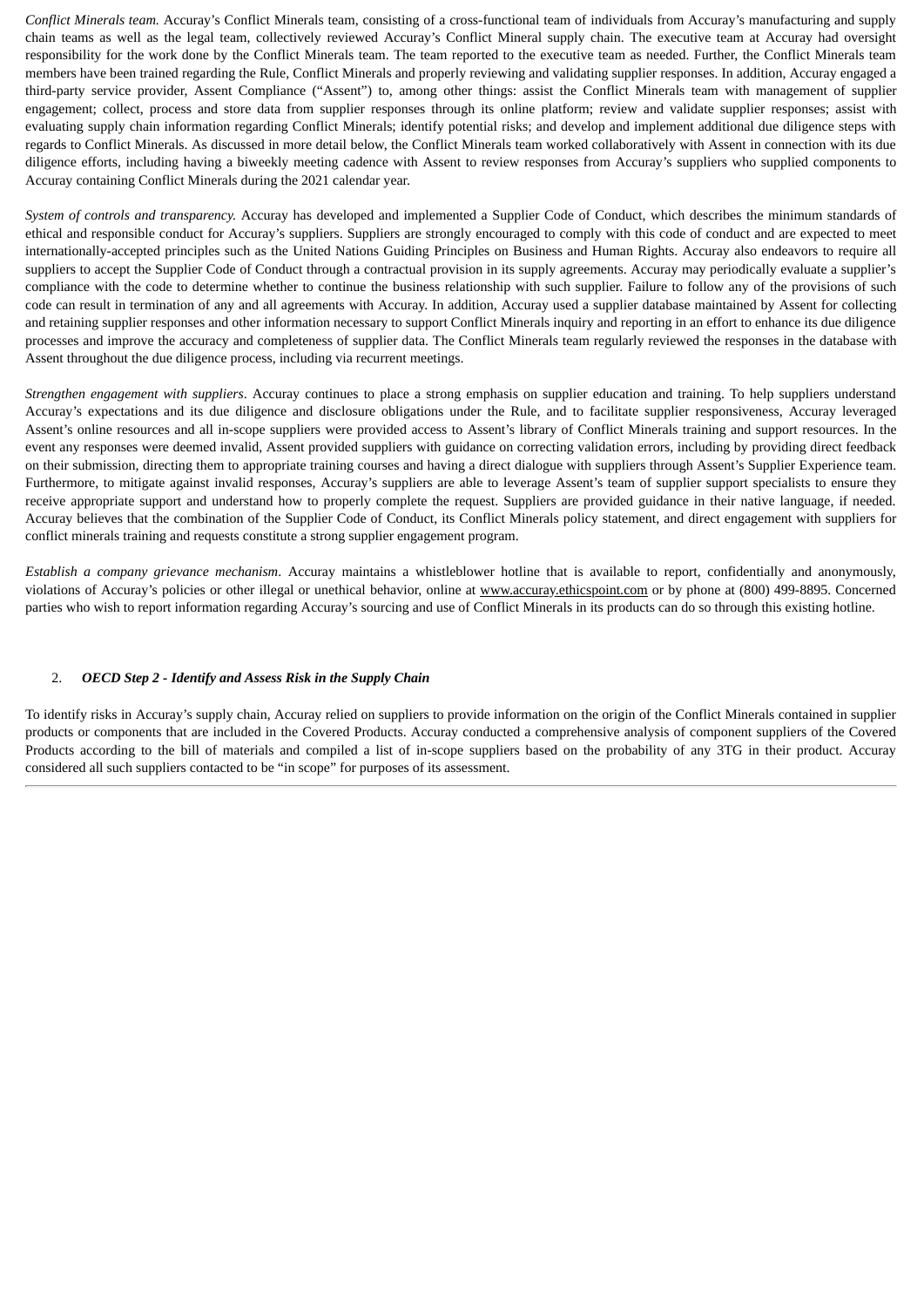Accuray provided the list of all such suppliers to Assent for upload to the Assent Compliance Manager ("ACM") and requested that each supplier complete the Conflict Minerals Reporting Template ("Template") developed by Responsible Minerals Initiative ("RMI," and formerly the Conflict-Free Sourcing Initiative) and return the completed Template to Assent via ACM. Accuray also periodically reviewed the supplier list to ensure that irrelevant or "out of scope" suppliers were removed from the survey process based on the most current information available. ACM is a software-as-service (SaaS) platform provided by Assent that enables users to complete and track supplier communications, and allows suppliers to upload completed Templates directly to the platform for validation, assessment and management. The ACM also provides functionality that meets the OECD Framework process expectations by evaluating the quality of each supplier response and assigning a health score based on the supplier's declaration of process engagement. Additionally, the metrics provided in this report, as well as the step-by-step process for supplier engagement and upstream due diligence investigations performed, are managed through this platform.

The Template provided a standardized method for Accuray to use in the collection of representations, statements and data from Accuray's suppliers related to the presence, use, source and chain of custody of the Conflict Minerals in supplier parts that are incorporated in supplier products or components included in the Covered Products in order to determine whether the Necessary Conflict Minerals in supplier products or components were or were not "DRC conflict free" (as defined in the Rule). The Template requested suppliers to include the country of origin of any Conflict Minerals and the facilities used to process these minerals. Suppliers were asked to confirm whether the particular products they supply to Accuray contained any 3TGs and identify materials down to the smelter and mine. Risks associated with supplier responses are identified automatically in the ACM based on criteria established for supplier responses. These risks are addressed by Assent staff and members of the Conflict Minerals team.

The collection process included an introductory notification from Assent to all in-scope suppliers describing the compliance requirements and requesting completion of the Template. Assent requested that all in-scope suppliers complete the Template and made available training and educational resources to guide suppliers on best practices and the use of the Template. Assent monitored and tracked all communications for future reporting and transparency. All in-scope suppliers that were unresponsive to the initial request were contacted via e-mail or phone call several times over the course of the diligence period to encourage them to submit a valid and complete Template. Assent subjected all submitted Templates to an automated data validation to identify inaccurate submissions and contradictory answers. This data validation is based on questions within the declaration tab of the Template, which helps to identify areas that require further classification or risk assessment, as well as understand the due diligence efforts of the suppliers. The results of this data validation contribute to the program's health assessment and are shared with the suppliers to ensure they understand areas that require clarification or improvement. All submitted Templates are accepted and classified as valid or invalid and in-scope suppliers that submitted invalid Templates were contacted regarding such Template and encouraged to resubmit a valid Template. The Conflict Minerals team monitored the status of the outreach and supplier responses through information made available via Assent.

Assent analyzed the responses provided by the in-scope suppliers, contacted the in-scope suppliers for additional information, and gathered other pertinent data, in order to identify and assess risks. These risk assessments are reviewed with members of the Conflict Minerals team. Risks were identified by assessing the due diligence practices and status of smelters and refiners identified in the supply chain by upstream suppliers that listed 3TG mineral processing facilities on their Template declarations. In addition, Assent compared these facilities listed to the list of smelters and refiners consolidated by the RMI to ensure that the facilities meet the recognized definition of a 3TG processing facility that was operational during the 2021 calendar year. Assent also compared the identified smelters and facilities against lists published by the Responsible Minerals Assurance Process ("RMAP," and formerly the Conflict-Free Smelter Program), developed by the RMI, of smelters and refiners that have been certified as conflict-free (i.e., conformant with RMAP assessment protocols) or that are "active" in the RMAP process (i.e., they have agreed to participate in the RMAP but the audit process has not yet been completed). Smelters that have completed an RMAP audit are considered to be DRC-conflict free. In cases where the smelter's due diligence practices have not been audited against the RMAP standard or they are considered non-conformant by RMAP, follow-ups are made to in-scope suppliers reporting those facilities. Smelters are then assessed for the potential for sourcing risk.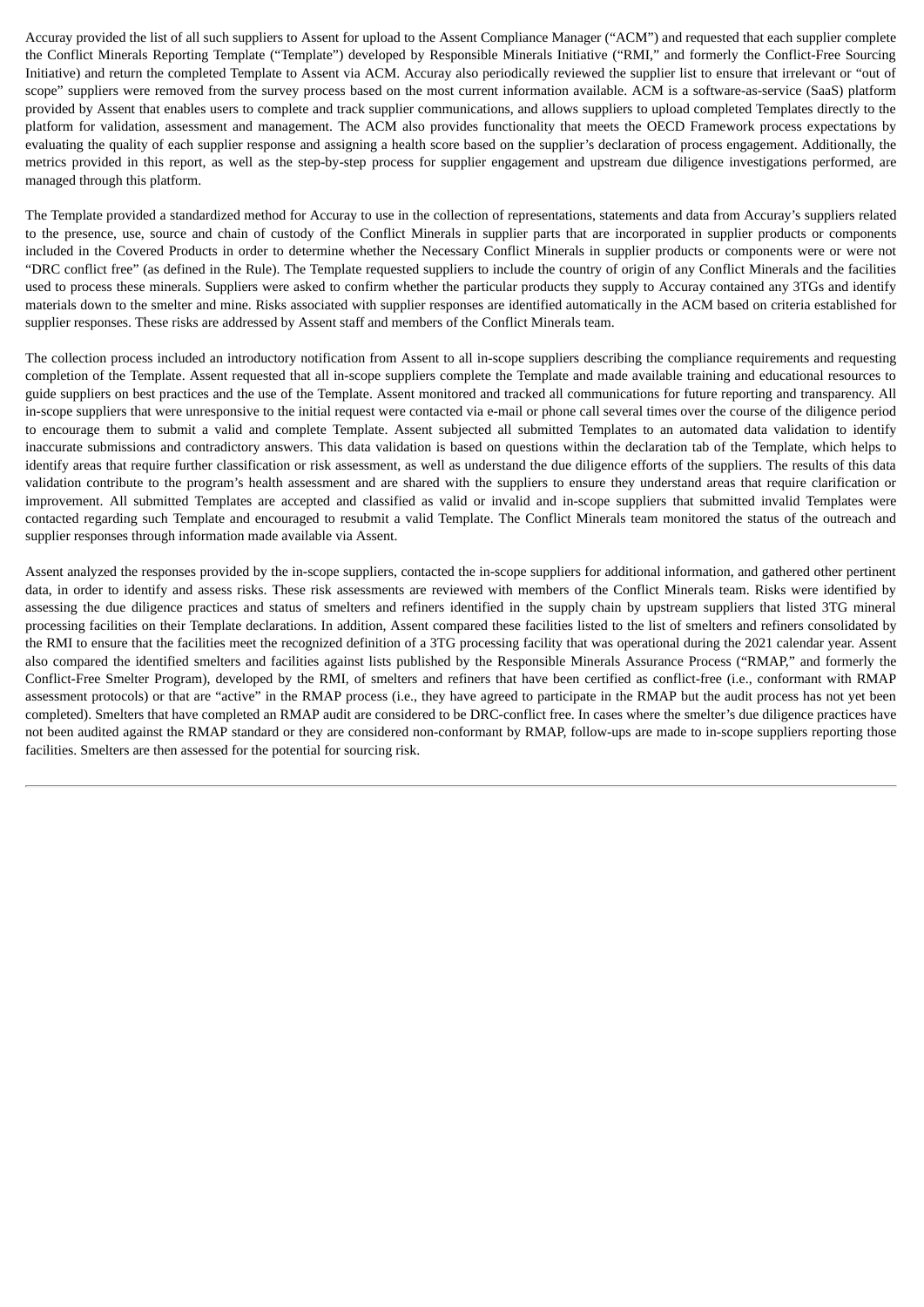Each facility that meets the definition of a smelter or refiner of a 3TG mineral is assessed according to red-flag indicators defined by the OECD Framework. Assent uses numerous factors to determine the level of risk that each smelter poses to the supply chain by identifying red flags. These factors include:

- Geographic proximity to the DRC and covered countries;
- Known mineral source country of origin;
- RMAP audit status;
- Credible evidence of unethical or conflict sourcing; and
- Peer assessments conducted by credible third-party sources.

Risk mitigation activities were initiated whenever a supplier's Template reported facilities of concern. Through Assent, suppliers with submissions that included any smelters of concern were immediately provided with feedback instructing that supplier to take their own independent risk mitigation actions. In addition, suppliers are guided to the educational materials on mitigating the risks identified through the data collection process.

In addition, in-scope suppliers were evaluated by Assent on the strength of their Conflict Minerals programs based on criteria including:

- Whether the supplier has a policy in place that includes DRC conflict-free sourcing;
- Whether the supplier has implemented due diligence measures for conflict-free sourcing;
- Whether the supplier verifies due diligence information received from its suppliers against the Company's expectations; and
- Whether the supplier's verification process includes corrective action management.

Suppliers who Assent determines do not meet or exceed these criteria are expected to receive educational material from Assent on how to improve their Conflict Minerals programs.

#### 3. *OECD Step 3 - Design and Implement a Strategy to Respond to Risk*

Together with Assent, Accuray is continuing its development of a process for assessing and responding to risks identified in its supply chain. Accuray currently determines on a case-by-case basis the appropriate risk mitigation strategy for any supply chain risks identified in the course of its due diligence efforts. Potential outcomes under this risk mitigation strategy include continuing to work with the supplier while risks are addressed, suspending the relationship on a temporary basis while risk mitigation is pursued or discontinuing the relationship with the supplier where risk mitigation efforts have failed. Additional factors are taken into consideration in determining the appropriate risk mitigation strategy for certain suppliers, including supplier size and capabilities, whether alternatives are available and Accuray's dependence on the supplier.

In addition to the above, Assent provides feedback on supplier submissions directly to such suppliers and educational resources are provided to assist such suppliers in corrective action methods or to improve their internal programs. Assent also communicates directly with smelters that have not yet been determined to be conformant with the RMAP in order to request sourcing information and encourage their involvement with the RMI program.

The results of the program and risk assessment are shared with the Conflict Minerals team to ensure transparency within Accuray.

#### 4. *OECD Step 4 - Independent Third-Party Audit of Smelter/Refiner's Due Diligence Practices*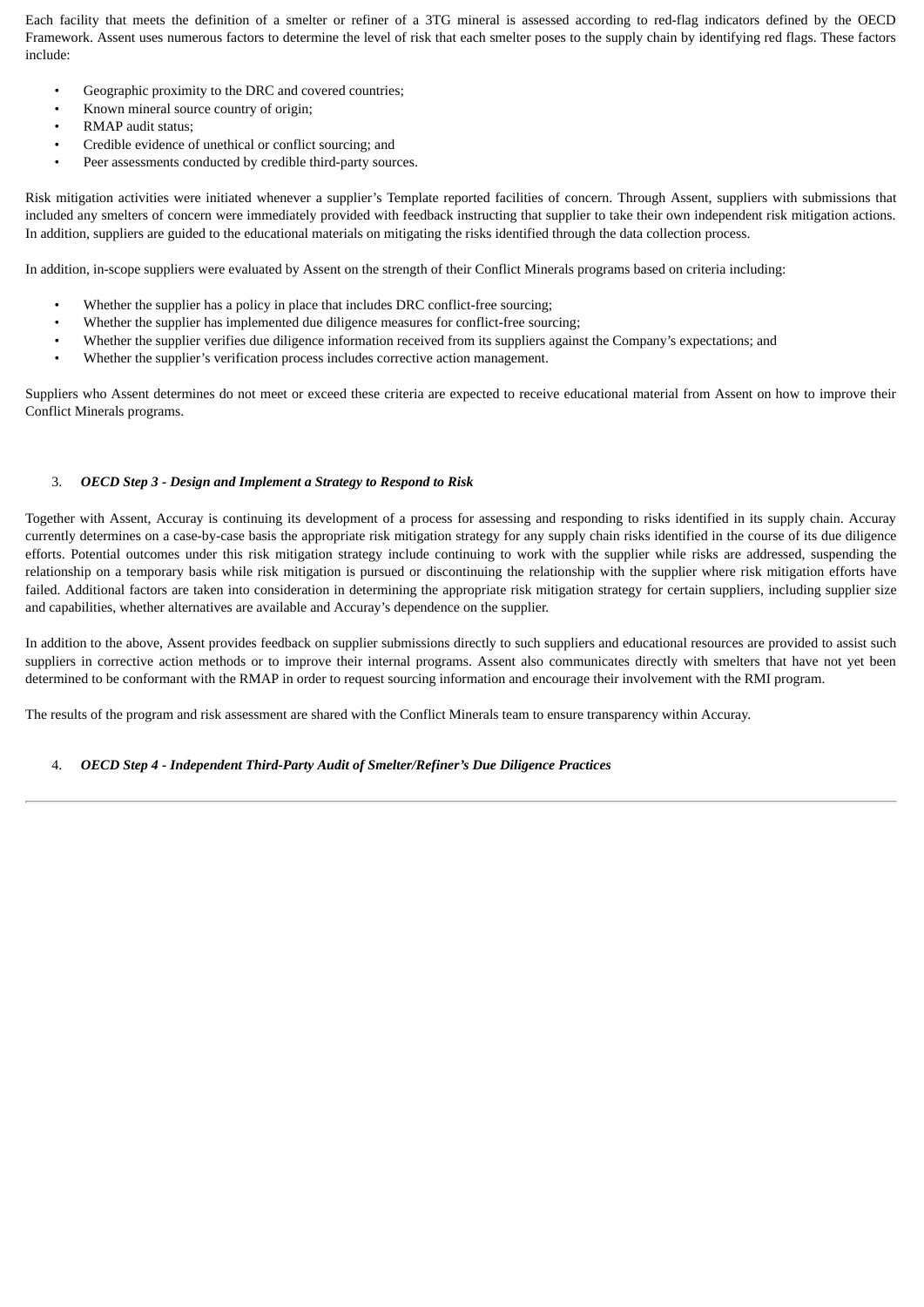As Accuray has no direct relationship with smelters or refiners in its supply chain, it did not perform or direct audits of these entities within its supply chain. Instead, Accuray relies on data collected and published by RMAP. RMAP performs an independent third-party audit program that evaluates smelter and refiner procurement activities and determines whether the smelter or refiner demonstrated that it has systems and controls in place to ensure that all materials it processed originated from conflict-free sources.

Assent also directly contacts smelters and refiners that are not currently enrolled in the RMAP to encourage their participation and gather information regarding each facilities' sourcing practices on behalf of its compliance partners.

# 5. *OECD Step 5 - Report on Supply Chain Due Diligence*

As required under the Rule, Accuray has filed its Form SD, which contains this Report as an exhibit, with the SEC for the Reporting Period. Accuray expects to report annually, as required by the Rule, and has posted this Report on its website.

# **Due Diligence Outcome**

.

As a result of its due diligence measures described above, Accuray received responses from 127 out of 130 (97%) in-scope suppliers that were contacted, with 122 of such suppliers providing a Template. The Conflicts Mineral team continues to follow up with 3 in-scope supplier from whom we have not yet received relevant information. Among the suppliers who responded:

- 41 suppliers provided a completed Template incorporating responses from 100% of suppliers in their supply chain, including the names and locations of smelters and refiners that process Conflict Minerals used in components provided by such supplier, with 7 of such suppliers providing Templates that identified materials down to the location of mine.
- Of those suppliers that provided a Template, 29 indicated that the products supplied to Accuray did not contain any 3TG, 54 indicated that the products supplied to Accuray were "DRC conflict undeterminable," 27 indicated that the products supplied to Accuray were "non-DRC 3TGs" and 12 indicated that the products supplied to Accuray were "DRC conflict free."
- Of those suppliers that provided a Template, 4 provided inconsistent or incomplete information or provided information that suggest issues continue to remain with comprehension of the topic or how to accurately complete the Template.
- 5 suppliers did not provide Templates, but instead provided policy statements or declarations stating that the products supplied to Accuray did not contain any 3TG.
- 39 or 80% of tungsten smelters and refiners identified are verified "conflict-free" for tungsten.
- 57 or 71% of tin smelters and refiners identified are verified "conflict-free" for tin.
- 34 or 97% of tantalum smelters and refiners identified are verified "conflict-free" for tantalum.
- 113 or 66% of gold smelters and refiners identified are verified "conflict-free" for gold.

Given that not all smelters identified by our suppliers were certified as "conflict free" by an independent third-party audit program, and that a number of supplier responses regarding the sources of raw materials for the Covered Products were determined to be uncertain or unknown (including because certain suppliers were only able to provide responses at the company-level rather than information specific to Accuray products), Accuray was unable to precisely determine whether or not all supplier parts in its supply chain for the Covered Products contain Necessary Conflict Minerals from the Covered Countries or, in the alternative, utilized Conflict Minerals in their manufacture that either financed or benefited, directly or indirectly, armed groups in the Covered Countries. As such, Accuray's due diligence in 2021 found that Accuray products containing or utilizing Conflict Minerals are "DRC conflict undeterminable" (as defined in the Rule).

The statements above are based on the RCOI process and due diligence performed in good faith by Accuray. These statements are based on the infrastructure and information available at the time. A number of factors could introduce errors or otherwise affect this Report. These factors include, but are not limited to, gaps in product or product content information, gaps in supplier data, gaps in smelter data, errors or omissions by suppliers or third-party service providers, errors or omissions by smelters,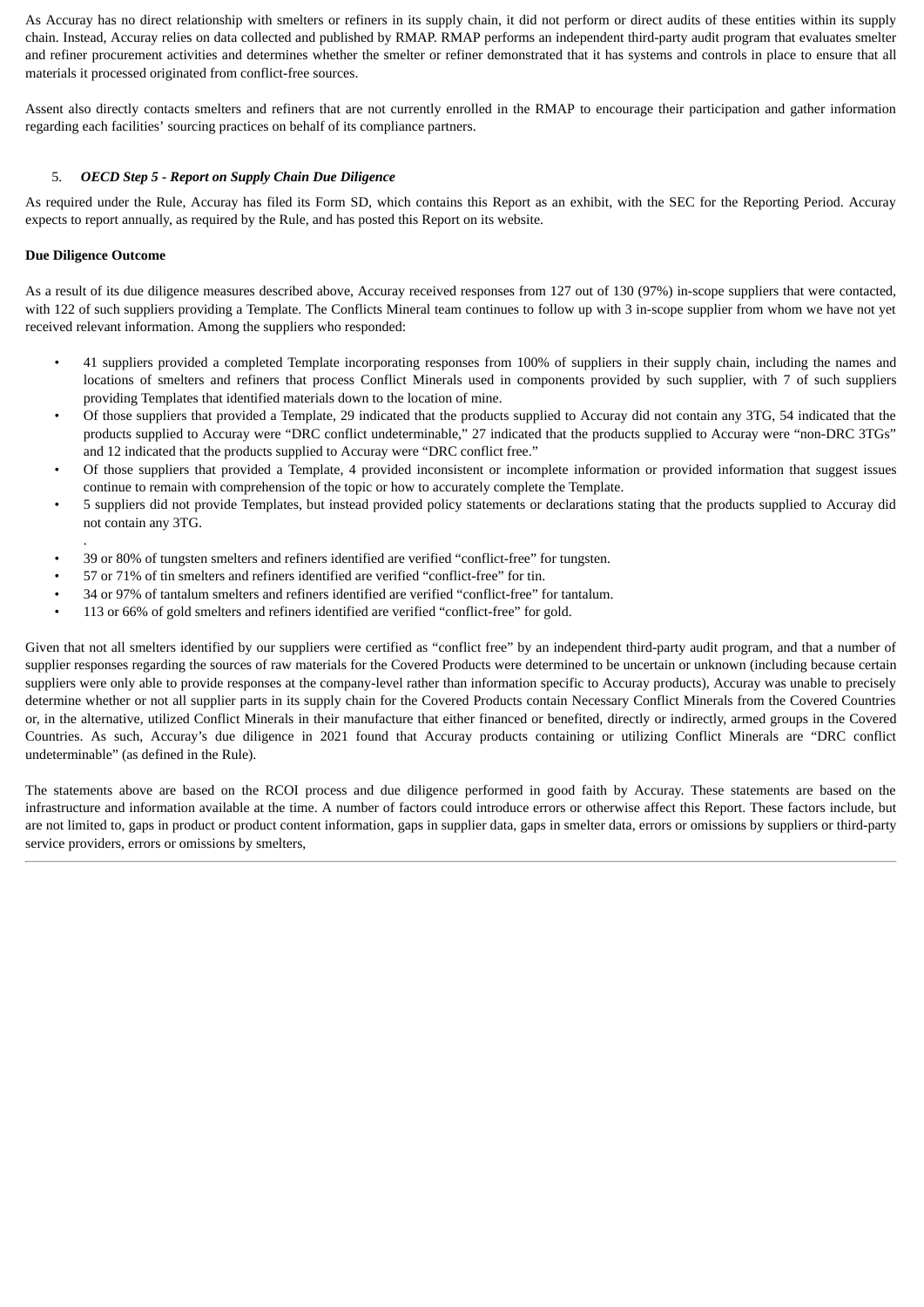gaps in supplier education and knowledge, lack of timeliness of data, public information not discovered during a reasonable search, errors in public data, language barriers and translation, supplier and smelter unfamiliarity with the protocol, oversights or errors in conflict-free smelter audits, Covered Countries' sourced materials being declared secondary materials, companies not continuing in business in 2021 or 2022, certification programs that are not equally advanced for all industry segments and metals, and smuggling of the Conflict Minerals to countries beyond the Covered Countries.

### *Identified Smelters and Refiners*

As a result of Accuray's RCOI and due diligence, Accuray has compiled a list on Schedule 1 of the smelter and refiner facilities identified by its suppliers in completed Templates provided by such suppliers. Out of the 122 suppliers that provided smelter lists, 11 provided the smelters at the product level (i.e., they provided information for the particular types of products and components they supplied to Accuray), 103 provided smelters at the company level (i.e., they provided information regarding all Conflict Minerals used in every component and product they manufacture rather than responses specific to the types of products and components used in the Covered Products), and 8 were "user defined." As a result, some of the smelters and refiners reported to Accuray and identified on Schedule 1 may not actually have been used to process the Necessary Conflict Minerals in the Covered Products. In addition, Accuray has taken measures to validate the sources of origin against validated audit programs intended to verify the material types and mine sources of origin for these smelters and refiners.

### *Identified Countries of Origin of Necessary Conflict Minerals*

Accuray does not have sufficient information to reliably determine the countries of origin of all of the Necessary Conflict Minerals in the Covered Products given that certain suppliers provided inconsistent or incomplete responses or provided information at the company level. However, based on information provided by Accuray's in-scope suppliers in completed Templates, Accuray believes that the countries of origin may include the countries listed in Schedule 2. As discussed above, because some suppliers provided information at the company level, the countries of origin of the Necessary Conflict Minerals in the Covered Products may not actually include certain of the countries in Schedule 2.

#### *Efforts to Determine Mine or Location of Origin*

Accuray's efforts to determine the mines or locations of origin of the Necessary Conflict Minerals with the greatest possible specificity included the use of the RCOI and due diligence measures described above.

#### **Future Due Diligence and Risk Mitigation**

Accuray expects to take the following steps, among others, to continue to improve the due diligence conducted and to further mitigate the risk that the Necessary Conflict Minerals in Accuray's products benefit armed groups in the Covered Countries:

- 1. Accuray intends to continue to enhance supplier communication and engagement to improve the effectiveness of the due diligence procedures described above as well as the accuracy and completeness of the data received from such diligence through continued emphasis on the importance of compliance with our conflict minerals reporting expectations and continued use of Assent and its services, including directing suppliers to training resources.
- 2. Accuray intends to continue to encourage its suppliers to implement responsible sourcing by using Conflict Minerals only from smelters or refiners that have been certified as conflict-free through the RMAP.
- 3. Accuray intends to continue to compare smelters and refiners identified through the due diligence process against lists of facilities that have received a third-party "conflict free" designation and track those that have not received such a designation.
- 4. Accuray intends to continue to enforce including contractual provisions in supplier contracts regarding compliance with its Supplier Code of Conduct, as well as work to to include such a provision in the terms and conditions of each purchase order issued.
- 5. Accuray intends to increase the emphasis on clean and validated smelter and refiner information from the supply chain through feedback and detailed smelter analysis.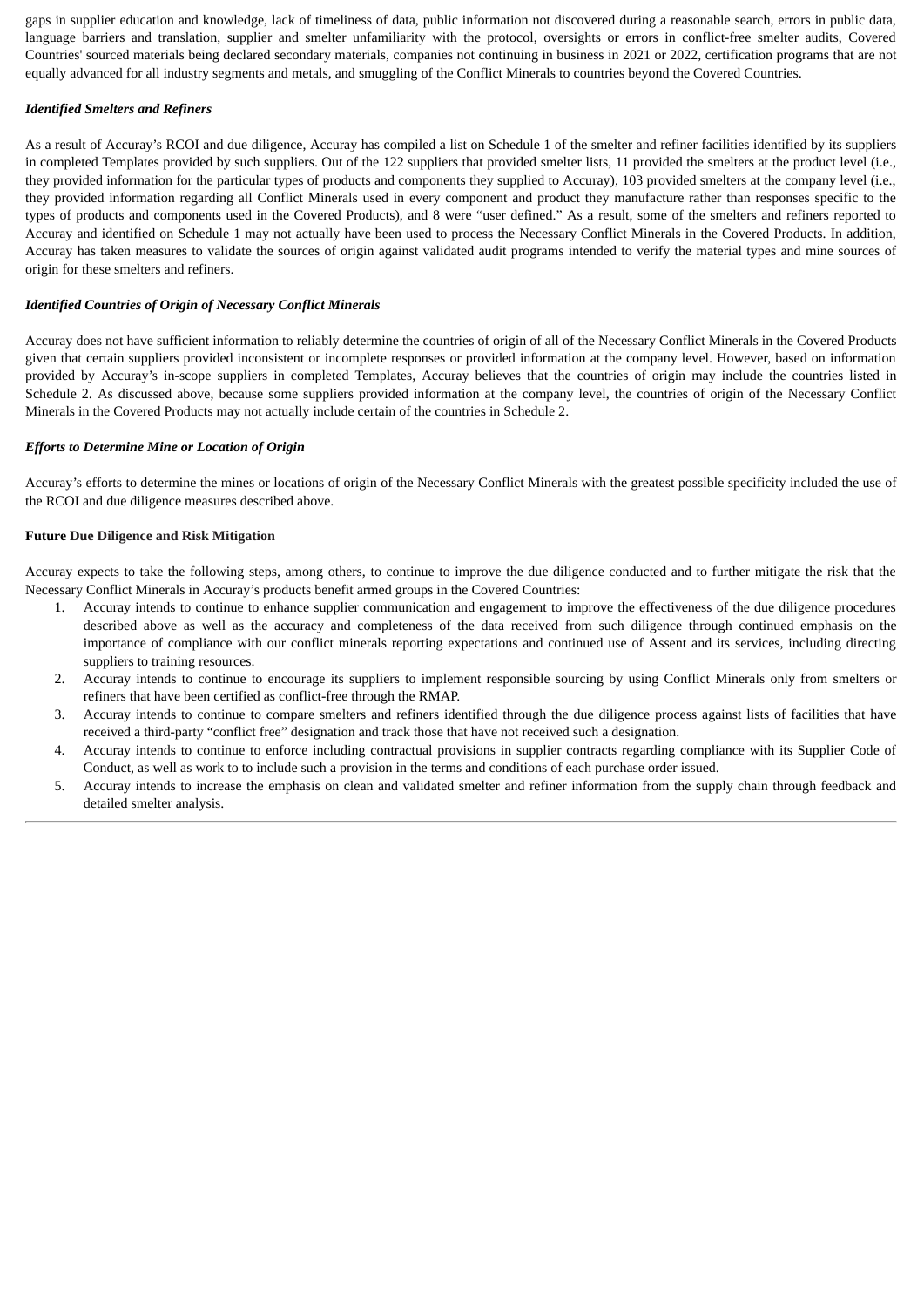6. Accuray intends to continue to expand efforts both for transparency through the data collection process and risk evaluation, as well as the disclosure of such efforts through its publicly filed reports with the SEC.

#### **Inherent Limitations on Due Diligence Measures**

Accuray's supply chain with respect to the Covered Products is complex, and its procurement and manufacturing process is significantly removed from the sourcing, mining, smelting and refining of Conflict Minerals. As a result, Accuray does not have direct contractual relationships with smelters, refiners or mines, and there are many third parties in the supply chain between the ultimate manufacture of the Covered Products and the original sources of Conflict Minerals. Moreover, Accuray believes that the smelters and refiners of the Conflict Minerals are best situated to identify the sources of Conflict Minerals and, therefore, has taken steps to identify the applicable smelters and refiners of Necessary Conflict Minerals in Accuray's supply chain by using the Template. However, tracing these minerals to their sources is a challenge that requires Accuray to rely on its direct suppliers in its efforts to achieve supply chain transparency, including obtaining information regarding the origin of the Necessary Conflict Minerals. The information provided by suppliers may be inaccurate or incomplete or subject to other irregularities. In addition, because of the Accuray's relative location within the supply chain in relation to the actual extraction and transport of Conflict Minerals, its ability to verify the accuracy of information reported by suppliers is limited.

#### **Cautionary Note on Forward-looking Statements**

This Report includes forward-looking statements within the meaning of Section 21E of the Securities Exchange Act of 1934, as amended. All statements other than statements of historical facts contained in this Report, including without limitation, statements regarding the Company's intentions and expectations regarding further supplier engagement, due diligence and risk mitigation efforts and strategy, are forward-looking statements. In some cases, you can identify forward-looking statements by terminology such as "believe," "will," "may," "seek," "estimate," "continue," "anticipate," "evaluate," "intend," "should," "plan," "expect," "predict," "could," "potentially" and similar expressions that convey uncertainty of future events or outcomes. These forward looking statements are subject to risks and uncertainties that could cause actual results and events to differ materially and adversely from those anticipated or implied which include, without limitation, risks and uncertainties associated with the progress of industry and other supply chain transparency and smelter or refiner validation programs for Conflict Minerals (including the possibility of inaccurate information, fraud and other irregularities), inadequate supplier education and knowledge, limitations on the ability or willingness of suppliers to provide more accurate, complete and detailed information and Accuray's ability to verify the accuracy or completeness of any supply chain information provided by suppliers or others, and the other risks identified above under the caption "Due Diligence Outcome." Accuray undertakes no obligation to revise or publicly release the results of any revision to these forward-looking statements, except as required by law. Subsequent events may affect Accuray's future determinations under the Rule. Accuray's due diligence and reporting obligations under the Rule may change in the future and its ability to implement certain processes or obtain information from its suppliers may differ materially from those anticipated or implied in this Report. Given these risks and uncertainties, readers are cautioned not to place undue reliance on such forward-looking statements.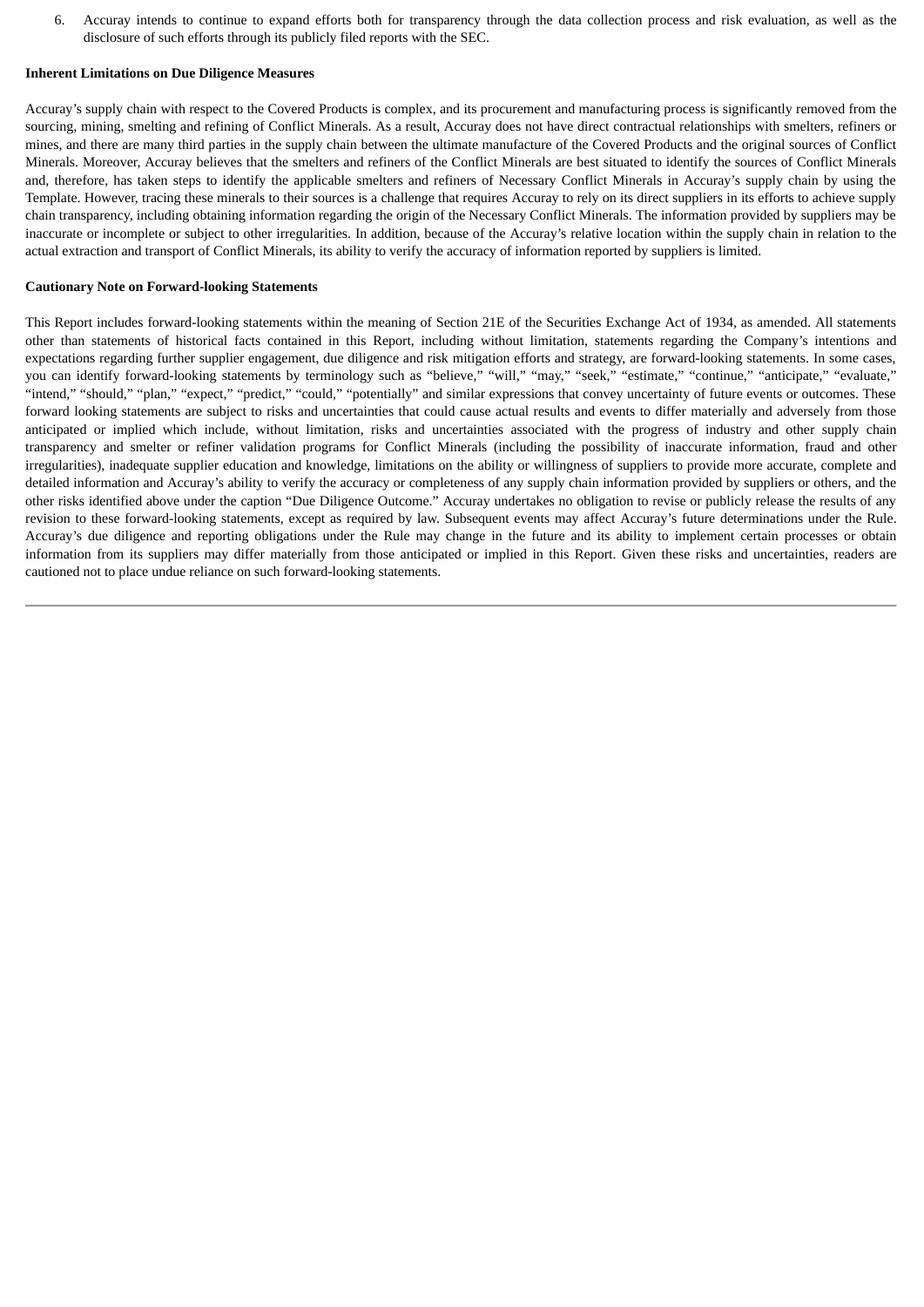### **Schedule 1**

#### Smelter and Refiner Information

Based on the information that was provided by Accuray's suppliers in completed Templates, Accuray believes that, to the extent reasonably determinable by Accuray, the facilities that may have been used to process the Necessary Conflict Minerals contained in the Covered Products included the smelters and refiners identified below. However, as noted above, where Accuray's suppliers provided information on a division- or company-wide basis regarding all Conflict Minerals used in every component and product they manufacture rather than responses specific to the types of products and components supplied to Accuray for use in the Covered Products, the smelters and refiners reported to Accuray by those suppliers may not actually have been used to process the Necessary Conflict Minerals in the Covered Products.

| <b>Metal</b> | <b>Standard Smelter Name</b>                                     | <b>Smelter Location</b>                   | <b>Smelter ID</b> | <b>RMI Audit Status (*)</b> |
|--------------|------------------------------------------------------------------|-------------------------------------------|-------------------|-----------------------------|
| Tungsten     | A.L.M.T. Corp.                                                   | <b>JAPAN</b>                              | CID000004         | Conformant                  |
| Gold         | Allgemeine Gold-und<br>Silberscheideanstalt A.G.                 | <b>GERMANY</b>                            | CID000035         | Conformant                  |
| Gold         | Almalyk Mining and Metallurgical<br>Complex (AMMC)               | <b>UZBEKISTAN</b>                         | CID000041         | Conformant                  |
| Gold         | AngloGold Ashanti Corrego do Sitio<br>Mineracao                  | <b>BRAZIL</b>                             | CID000058         | Conformant                  |
| Gold         | Argor-Heraeus S.A.                                               | <b>SWITZERLAND</b>                        | CID000077         | Conformant                  |
| Gold         | Asahi Pretec Corp.                                               | <b>JAPAN</b>                              | CID000082         | Conformant                  |
| Gold         | Asaka Riken Co., Ltd.                                            | <b>JAPAN</b>                              | CID000090         | Conformant                  |
| Tungsten     | Kennametal Huntsville                                            | <b>UNITED STATES OF</b><br><b>AMERICA</b> | CID000105         | Conformant                  |
| Gold         | Aurubis AG                                                       | <b>GERMANY</b>                            | CID000113         | Conformant                  |
| Gold         | Bangko Sentral ng Pilipinas (Central<br>Bank of the Philippines) | <b>PHILIPPINES</b>                        | CID000128         | Conformant                  |
| Gold         | <b>Boliden AB</b>                                                | <b>SWEDEN</b>                             | CID000157         | Conformant                  |
| Gold         | C. Hafner GmbH + Co. KG                                          | <b>GERMANY</b>                            | CID000176         | Conformant                  |
| Gold         | <b>CCR Refinery - Glencore Canada</b><br>Corporation             | <b>CANADA</b>                             | CID000185         | Conformant                  |
| Gold         | Cendres + Metaux S.A.                                            | <b>SWITZERLAND</b>                        | CID000189         | Conformant                  |
| Tantalum     | Changsha South Tantalum Niobium<br>Co., Ltd.                     | <b>CHINA</b>                              | CID000211         | Conformant                  |
| Gold         | Chimet S.p.A.                                                    | <b>ITALY</b>                              | CID000233         | Conformant                  |
| Tungsten     | Chongyi Zhangyuan Tungsten Co.,<br>Ltd.                          | <b>CHINA</b>                              | CID000258         | Conformant                  |
| Gold         | Chugai Mining                                                    | <b>JAPAN</b>                              | CID000264         | Conformant                  |
| Tin          | Alpha                                                            | <b>UNITED STATES OF</b><br><b>AMERICA</b> | CID000292         | Conformant                  |
| Gold         | Daye Non-Ferrous Metals Mining Ltd.                              | <b>CHINA</b>                              | CID000343         | Not Enrolled                |
| Gold         | DSC (Do Sung Corporation)                                        | KOREA, REPUBLIC OF                        | CID000359         | Conformant                  |
| Gold         | Dowa                                                             | <b>JAPAN</b>                              | CID000401         | Conformant                  |
| Tin          | Dowa                                                             | <b>JAPAN</b>                              | CID000402         | Conformant                  |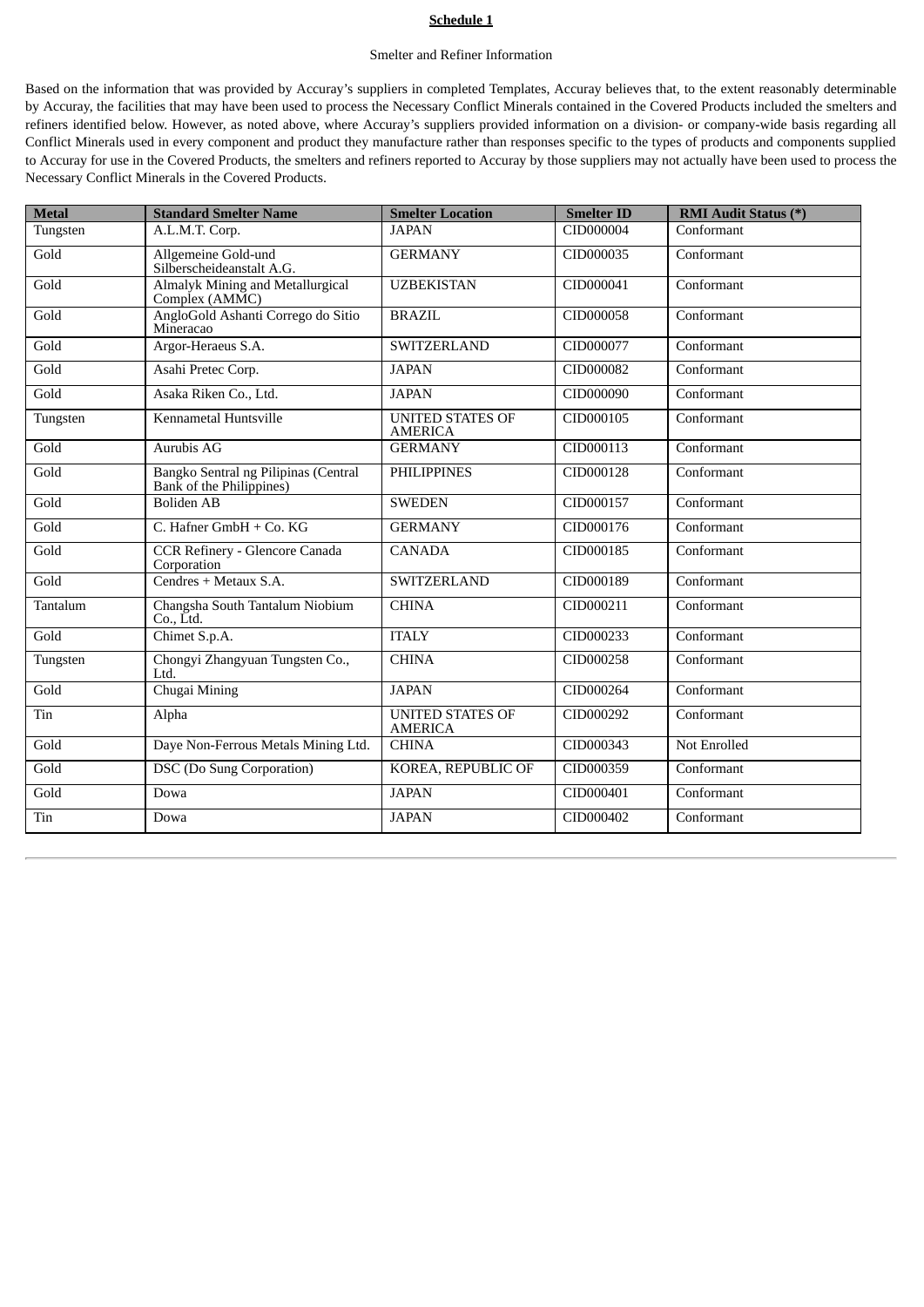| Gold     | Eco-System Recycling Co., Ltd. East<br>Plant                       | <b>JAPAN</b>                                         | CID000425 | Conformant     |
|----------|--------------------------------------------------------------------|------------------------------------------------------|-----------|----------------|
| Tin      | <b>EM Vinto</b>                                                    | <b>BOLIVIA</b><br>(PLURINATIONAL<br><b>STATE OF)</b> | CID000438 | Conformant     |
| Tin      | Estanho de Rondonia S.A.                                           | <b>BRAZIL</b>                                        | CID000448 | Conformant     |
| Tantalum | F&X Electro-Materials Ltd.                                         | <b>CHINA</b>                                         | CID000460 | Conformant     |
| Tin      | <b>Fenix Metals</b>                                                | <b>POLAND</b>                                        | CID000468 | Conformant     |
| Gold     | <b>OJSC Novosibirsk Refinery</b>                                   | <b>RUSSIAN FEDERATION</b>                            | CID000493 | Non Conformant |
| Tin      | Gejiu Non-Ferrous Metal Processing<br>Co., Ltd.                    | <b>CHINA</b>                                         | CID000538 | Conformant     |
| Tungsten | Global Tungsten & Powders Corp.                                    | <b>UNITED STATES OF</b><br><b>AMERICA</b>            | CID000568 | Conformant     |
| Tantalum | <b>Guangdong Zhiyuan New Material</b><br>Co., Ltd.                 | <b>CHINA</b>                                         | CID000616 | Conformant     |
| Gold     | Heimerle + Meule GmbH                                              | <b>GERMANY</b>                                       | CID000694 | Conformant     |
| Gold     | Heraeus Metals Hong Kong Ltd.                                      | <b>CHINA</b>                                         | CID000707 | Conformant     |
| Gold     | Heraeus Precious Metals GmbH & Co.<br>KG                           | <b>GERMANY</b>                                       | CID000711 | Conformant     |
| Tungsten | Hunan Chenzhou Mining Co., Ltd.                                    | <b>CHINA</b>                                         | CID000766 | Conformant     |
| Tungsten | Hunan Chunchang Nonferrous Metals<br>Co., Ltd.                     | <b>CHINA</b>                                         | CID000769 | Conformant     |
| Gold     | Inner Mongolia Qiankun Gold and<br>Silver Refinery Share Co., Ltd. | <b>CHINA</b>                                         | CID000801 | Conformant     |
| Gold     | Ishifuku Metal Industry Co., Ltd.                                  | <b>JAPAN</b>                                         | CID000807 | Conformant     |
| Gold     | <b>Istanbul Gold Refinery</b>                                      | <b>TURKEY</b>                                        | CID000814 | Conformant     |
| Gold     | Japan Mint                                                         | <b>JAPAN</b>                                         | CID000823 | Conformant     |
| Tungsten | Japan New Metals Co., Ltd.                                         | <b>JAPAN</b>                                         | CID000825 | Conformant     |
| Gold     | Jiangxi Copper Co., Ltd.                                           | <b>CHINA</b>                                         | CID000855 | Conformant     |
| Tantalum | JiuJiang JinXin Nonferrous Metals<br>Co., Ltd.                     | <b>CHINA</b>                                         | CID000914 | Conformant     |
| Tantalum | Jiujiang Tanbre Co., Ltd.                                          | <b>CHINA</b>                                         | CID000917 | Conformant     |
| Gold     | Asahi Refining USA Inc.                                            | <b>UNITED STATES OF</b><br><b>AMERICA</b>            | CID000920 | Conformant     |
| Gold     | Asahi Refining Canada Ltd.                                         | <b>CANADA</b>                                        | CID000924 | Conformant     |
| Gold     | <b>JSC</b> Uralelectromed                                          | <b>RUSSIAN FEDERATION</b>                            | CID000929 | Non Conformant |
| Gold     | JX Nippon Mining & Metals Co., Ltd.                                | <b>JAPAN</b>                                         | CID000937 | Conformant     |
| Tin      | Gejiu Kai Meng Industry and Trade<br>LLC                           | <b>CHINA</b>                                         | CID000942 | Non Conformant |
| Gold     | Kazzinc                                                            | <b>KAZAKHSTAN</b>                                    | CID000957 | Conformant     |
| Tungsten | Kennametal Fallon                                                  | <b>UNITED STATES OF</b><br><b>AMERICA</b>            | CID000966 | Conformant     |
| Gold     | Kennecott Utah Copper LLC                                          | <b>UNITED STATES OF</b><br><b>AMERICA</b>            | CID000969 | Conformant     |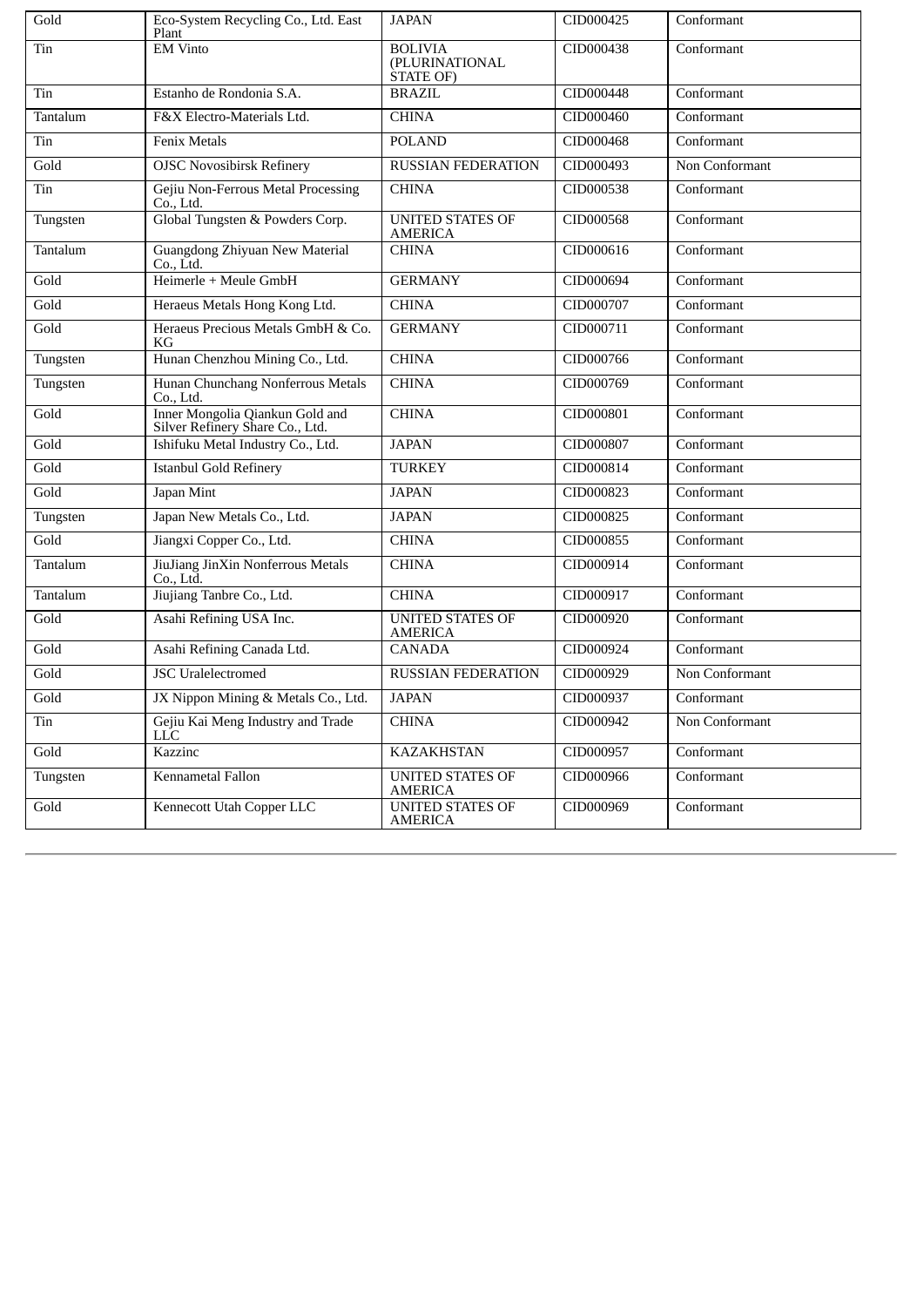| Gold     | Kojima Chemicals Co., Ltd.                       | <b>JAPAN</b>                              | CID000981 | Conformant     |
|----------|--------------------------------------------------|-------------------------------------------|-----------|----------------|
| Tin      | China Tin Group Co., Ltd.                        | <b>CHINA</b>                              | CID001070 | Conformant     |
| Tantalum | LSM Brasil S.A.                                  | <b>BRAZIL</b>                             | CID001076 | Conformant     |
| Gold     | LS-NIKKO Copper Inc.                             | KOREA, REPUBLIC OF                        | CID001078 | Conformant     |
| Tin      | Malaysia Smelting Corporation (MSC)              | <b>MALAYSIA</b>                           | CID001105 | Conformant     |
| Gold     | Materion                                         | <b>UNITED STATES OF</b><br><b>AMERICA</b> | CID001113 | Conformant     |
| Gold     | Matsuda Sangyo Co., Ltd.                         | <b>JAPAN</b>                              | CID001119 | Conformant     |
| Tin      | Metallic Resources, Inc.                         | <b>UNITED STATES OF</b><br><b>AMERICA</b> | CID001142 | Conformant     |
| Gold     | Metalor Technologies (Suzhou) Ltd.               | <b>CHINA</b>                              | CID001147 | Conformant     |
| Gold     | Metalor Technologies (Hong Kong)<br>Ltd.         | <b>CHINA</b>                              | CID001149 | Conformant     |
| Gold     | Metalor Technologies (Singapore) Pte.,<br>Ltd.   | <b>SINGAPORE</b>                          | CID001152 | Conformant     |
| Gold     | Metalor Technologies S.A.                        | <b>SWITZERLAND</b>                        | CID001153 | Conformant     |
| Gold     | <b>Metalor USA Refining Corporation</b>          | <b>UNITED STATES OF</b><br><b>AMERICA</b> | CID001157 | Conformant     |
| Gold     | Metalurgica Met-Mex Penoles S.A. De<br>C.V.      | <b>MEXICO</b>                             | CID001161 | Conformant     |
| Tantalum | Metallurgical Products India Pvt., Ltd.          | <b>INDIA</b>                              | CID001163 | Conformant     |
| Tin      | Mineracao Taboca S.A.                            | <b>BRAZIL</b>                             | CID001173 | Conformant     |
| Tantalum | Mineracao Taboca S.A.                            | <b>BRAZIL</b>                             | CID001175 | Conformant     |
| Gold     | Mitsubishi Materials Corporation                 | <b>JAPAN</b>                              | CID001188 | Conformant     |
| Tin      | Mitsubishi Materials Corporation                 | <b>JAPAN</b>                              | CID001191 | Conformant     |
| Tantalum | Mitsui Mining and Smelting Co., Ltd.             | <b>JAPAN</b>                              | CID001192 | Conformant     |
| Gold     | Mitsui Mining and Smelting Co., Ltd.             | <b>JAPAN</b>                              | CID001193 | Conformant     |
| Tantalum | <b>NPM Silmet AS</b>                             | <b>ESTONIA</b>                            | CID001200 | Conformant     |
| Gold     | <b>Moscow Special Alloys Processing</b><br>Plant | <b>RUSSIAN FEDERATION</b>                 | CID001204 | Non Conformant |
| Gold     | Nadir Metal Rafineri San. Ve Tic. A.S.           | <b>TURKEY</b>                             | CID001220 | Conformant     |
| Tin      | Jiangxi New Nanshan Technology Ltd.              | <b>CHINA</b>                              | CID001231 | Conformant     |
| Gold     | Navoi Mining and Metallurgical<br>Combinat       | <b>UZBEKISTAN</b>                         | CID001236 | Conformant     |
| Gold     | Nihon Material Co., Ltd.                         | <b>JAPAN</b>                              | CID001259 | Conformant     |
| Tantalum | Ningxia Orient Tantalum Industry Co.,<br>Ltd.    | <b>CHINA</b>                              | CID001277 | Conformant     |
| Tin      | O.M. Manufacturing (Thailand) Co.,<br>Ltd.       | <b>THAILAND</b>                           | CID001314 | Conformant     |
| Gold     | Ohura Precious Metal Industry Co.,<br>Ltd.       | <b>JAPAN</b>                              | CID001325 | Conformant     |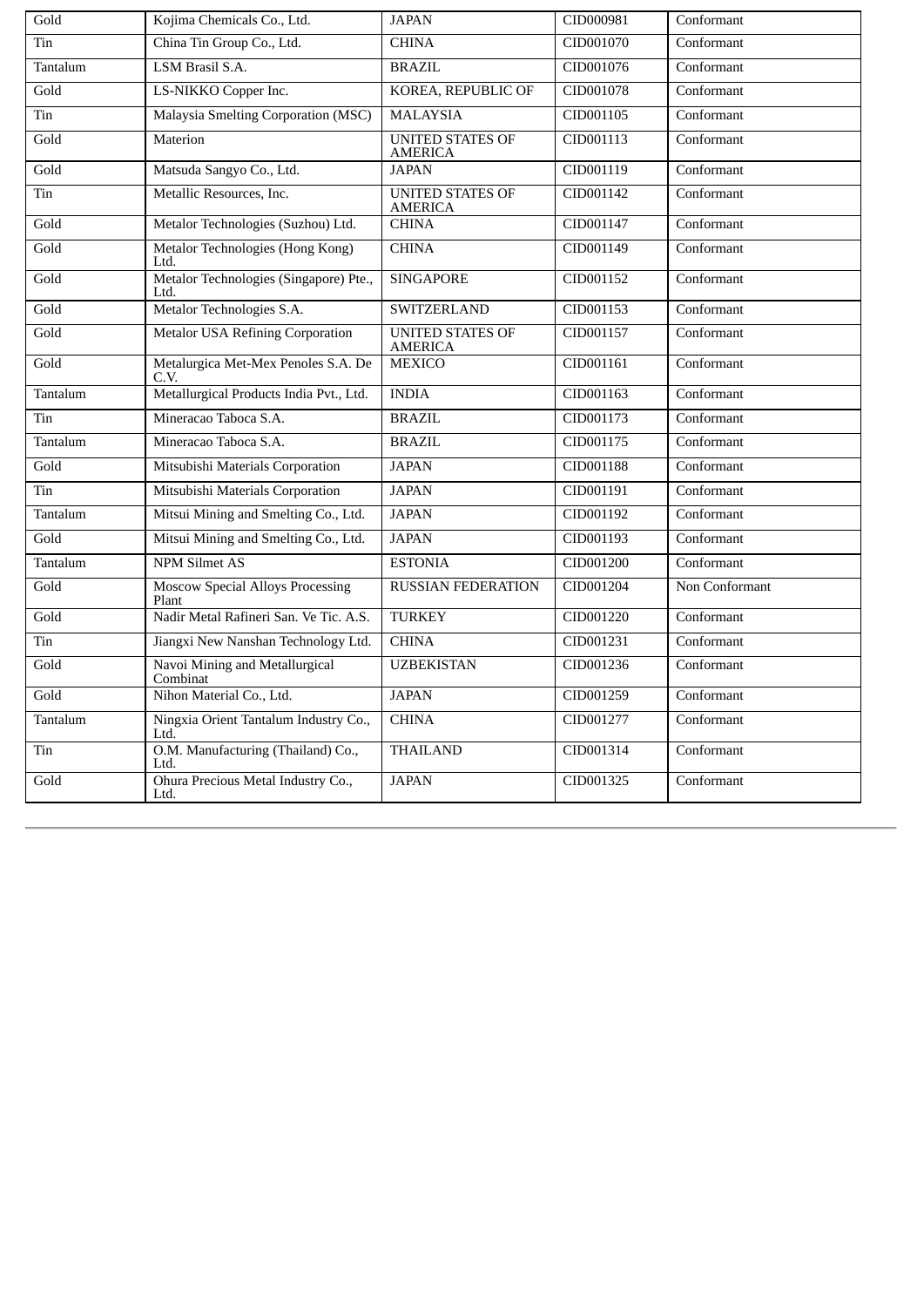| Gold     | <b>OJSC "The Gulidov Krasnoyarsk Non-</b><br>Ferrous Metals Plant" (OJSČ<br>Krastsvetmet) | <b>RUSSIAN FEDERATION</b>                     | CID001326 | Non Conformant |
|----------|-------------------------------------------------------------------------------------------|-----------------------------------------------|-----------|----------------|
| Tin      | Operaciones Metalurgicas S.A.                                                             | <b>BOLIVIA</b><br>(PLURINATIONAL<br>STATE OF) | CID001337 | Conformant     |
| Gold     | PAMP S.A.                                                                                 | <b>SWITZERLAND</b>                            | CID001352 | Conformant     |
| Gold     | Prioksky Plant of Non-Ferrous Metals                                                      | <b>RUSSIAN FEDERATION</b>                     | CID001386 | Non Conformant |
| Gold     | PT Aneka Tambang (Persero) Tbk                                                            | <b>INDONESIA</b>                              | CID001397 | Conformant     |
| Tin      | PT Artha Cipta Langgeng                                                                   | <b>INDONESIA</b>                              | CID001399 | Conformant     |
| Tin      | PT Mitra Stania Prima                                                                     | <b>INDONESIA</b>                              | CID001453 | Conformant     |
| Tin      | PT Refined Bangka Tin                                                                     | <b>INDONESIA</b>                              | CID001460 | Conformant     |
| Tin      | PT Timah Tbk Kundur                                                                       | <b>INDONESIA</b>                              | CID001477 | Conformant     |
| Gold     | PX Precinox S.A.                                                                          | <b>SWITZERLAND</b>                            | CID001498 | Conformant     |
| Tantalum | QuantumClean                                                                              | <b>UNITED STATES OF</b><br><b>AMERICA</b>     | CID001508 | Conformant     |
| Gold     | Rand Refinery (Pty) Ltd.                                                                  | <b>SOUTH AFRICA</b>                           | CID001512 | Conformant     |
| Tantalum | Yanling Jincheng Tantalum & Niobium<br>Co., Ltd.                                          | <b>CHINA</b>                                  | CID001522 | Conformant     |
| Gold     | Royal Canadian Mint                                                                       | <b>CANADA</b>                                 | CID001534 | Conformant     |
| Tin      | Rui Da Hung                                                                               | TAIWAN, PROVINCE OF<br><b>CHINA</b>           | CID001539 | Conformant     |
| Gold     | <b>Samduck Precious Metals</b>                                                            | <b>KOREA, REPUBLIC OF</b>                     | CID001555 | Conformant     |
| Gold     | SEMPSA Joyeria Plateria S.A.                                                              | <b>SPAIN</b>                                  | CID001585 | Conformant     |
| Gold     | Shandong Zhaojin Gold & Silver<br>Refinery Co., Ltd.                                      | <b>CHINA</b>                                  | CID001622 | Conformant     |
| Gold     | Sichuan Tianze Precious Metals Co.,<br>Ltd.                                               | <b>CHINA</b>                                  | CID001736 | Conformant     |
| Gold     | SOE Shyolkovsky Factory of<br>Secondary Precious Metals                                   | <b>RUSSIAN FEDERATION</b>                     | CID001756 | Non Conformant |
| Tin      | Soft Metais Ltda.                                                                         | <b>BRAZIL</b>                                 | CID001758 | Conformant     |
| Gold     | <b>Solar Applied Materials Technology</b><br>Corp.                                        | TAIWAN, PROVINCE OF<br><b>CHINA</b>           | CID001761 | Conformant     |
| Tantalum | Solikamsk Magnesium Works OAO                                                             | <b>RUSSIAN FEDERATION</b>                     | CID001769 | Conformant     |
| Gold     | Sumitomo Metal Mining Co., Ltd.                                                           | <b>JAPAN</b>                                  | CID001798 | Conformant     |
| Tantalum | Taki Chemical Co., Ltd.                                                                   | <b>JAPAN</b>                                  | CID001869 | Conformant     |
| Gold     | Tanaka Kikinzoku Kogyo K.K.                                                               | <b>JAPAN</b>                                  | CID001875 | Conformant     |
| Tantalum | <b>Telex Metals</b>                                                                       | <b>UNITED STATES OF</b><br><b>AMERICA</b>     | CID001891 | Conformant     |
| Tin      | Gejiu Yunxin Nonferrous Electrolysis<br>Co., Ltd.                                         | <b>CHINA</b>                                  | CID001908 | Conformant     |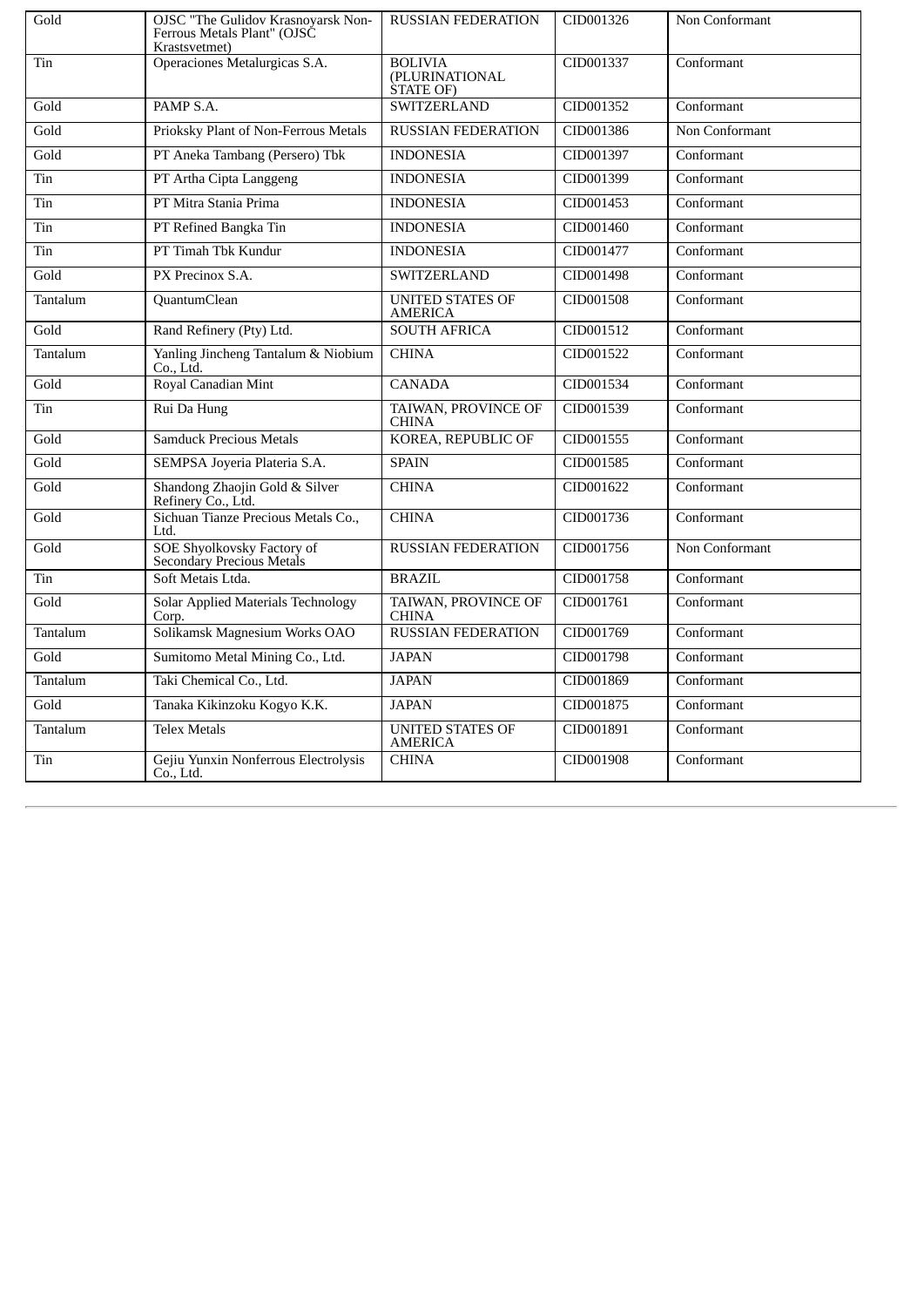| Gold              | Great Wall Precious Metals Co., Ltd.<br>of CBPM                  | <b>CHINA</b>                              | CID001909 | Not Enrolled |
|-------------------|------------------------------------------------------------------|-------------------------------------------|-----------|--------------|
| Gold              | The Refinery of Shandong Gold<br>Mining Co., Ltd.                | <b>CHINA</b>                              | CID001916 | Conformant   |
| Gold              | Tokuriki Honten Co., Ltd.                                        | <b>JAPAN</b>                              | CID001938 | Conformant   |
| Gold              | Torecom                                                          | KOREA, REPUBLIC OF                        | CID001955 | Conformant   |
| Tantalum          | <b>Ulba Metallurgical Plant JSC</b>                              | <b>KAZAKHSTAN</b>                         | CID001969 | Conformant   |
| Gold              | United Precious Metal Refining, Inc.                             | <b>UNITED STATES OF</b><br><b>AMERICA</b> | CID001993 | Conformant   |
| Gold              | Valcambi S.A.                                                    | <b>SWITZERLAND</b>                        | CID002003 | Conformant   |
| Gold              | Western Australian Mint (T/a The<br>Perth Mint)                  | <b>AUSTRALIA</b>                          | CID002030 | Conformant   |
| Tin               | White Solder Metalurgia e Mineracao<br>Ltda.                     | <b>BRAZIL</b>                             | CID002036 | Conformant   |
| Tungsten          | Wolfram Bergbau und Hutten AG                                    | <b>AUSTRIA</b>                            | CID002044 | Conformant   |
| Tungsten          | Xiamen Tungsten Co., Ltd.                                        | <b>CHINA</b>                              | CID002082 | Conformant   |
| $\overline{Gold}$ | Yamakin Co., Ltd.                                                | <b>JAPAN</b>                              | CID002100 | Conformant   |
| Gold              | Yokohama Metal Co., Ltd.                                         | <b>JAPAN</b>                              | CID002129 | Conformant   |
| Tin               | Yunnan Chengfeng Non-ferrous Metals<br>Co., Ltd.                 | <b>CHINA</b>                              | CID002158 | Conformant   |
| Gold              | Zhongyuan Gold Smelter of Zhongjin<br>Gold Corporation           | <b>CHINA</b>                              | CID002224 | Conformant   |
| Gold              | <b>Gold Refinery of Zijin Mining Group</b><br>Co., Ltd.          | <b>CHINA</b>                              | CID002243 | Conformant   |
| Gold              | <b>Umicore Precious Metals Thailand</b>                          | <b>THAILAND</b>                           | CID002314 | Conformant   |
| Tungsten          | Ganzhou Jiangwu Ferrotungsten Co.,<br>Ltd.                       | <b>CHINA</b>                              | CID002315 | Conformant   |
| Tungsten          | Jiangxi Yaosheng Tungsten Co., Ltd.                              | <b>CHINA</b>                              | CID002316 | Conformant   |
| Tungsten          | Jiangxi Xinsheng Tungsten Industry<br>Co., Ltd.                  | <b>CHINA</b>                              | CID002317 | Conformant   |
| Tungsten          | Jiangxi Tonggu Non-ferrous<br>Metallurgical & Chemical Co., Ltd. | <b>CHINA</b>                              | CID002318 | Conformant   |
| Tungsten          | Malipo Haiyu Tungsten Co., Ltd.                                  | <b>CHINA</b>                              | CID002319 | Conformant   |
| Tungsten          | Xiamen Tungsten (H.C.) Co., Ltd.                                 | <b>CHINA</b>                              | CID002320 | Conformant   |
| Tungsten          | Jiangxi Gan Bei Tungsten Co., Ltd.                               | <b>CHINA</b>                              | CID002321 | Conformant   |
| Gold              | <b>Geib Refining Corporation</b>                                 | <b>UNITED STATES OF</b><br><b>AMERICA</b> | CID002459 | Conformant   |
| Tin               | Magnu's Minerais Metais e Ligas Ltda.                            | <b>BRAZIL</b>                             | CID002468 | Conformant   |
| Tungsten          | Ganzhou Seadragon W & Mo Co., Ltd.                               | <b>CHINA</b>                              | CID002494 | Conformant   |
| Tin               | Melt Metais e Ligas S.A.                                         | <b>BRAZIL</b>                             | CID002500 | Not Enrolled |
| Tin               | PT ATD Makmur Mandiri Jaya                                       | <b>INDONESIA</b>                          | CID002503 | Conformant   |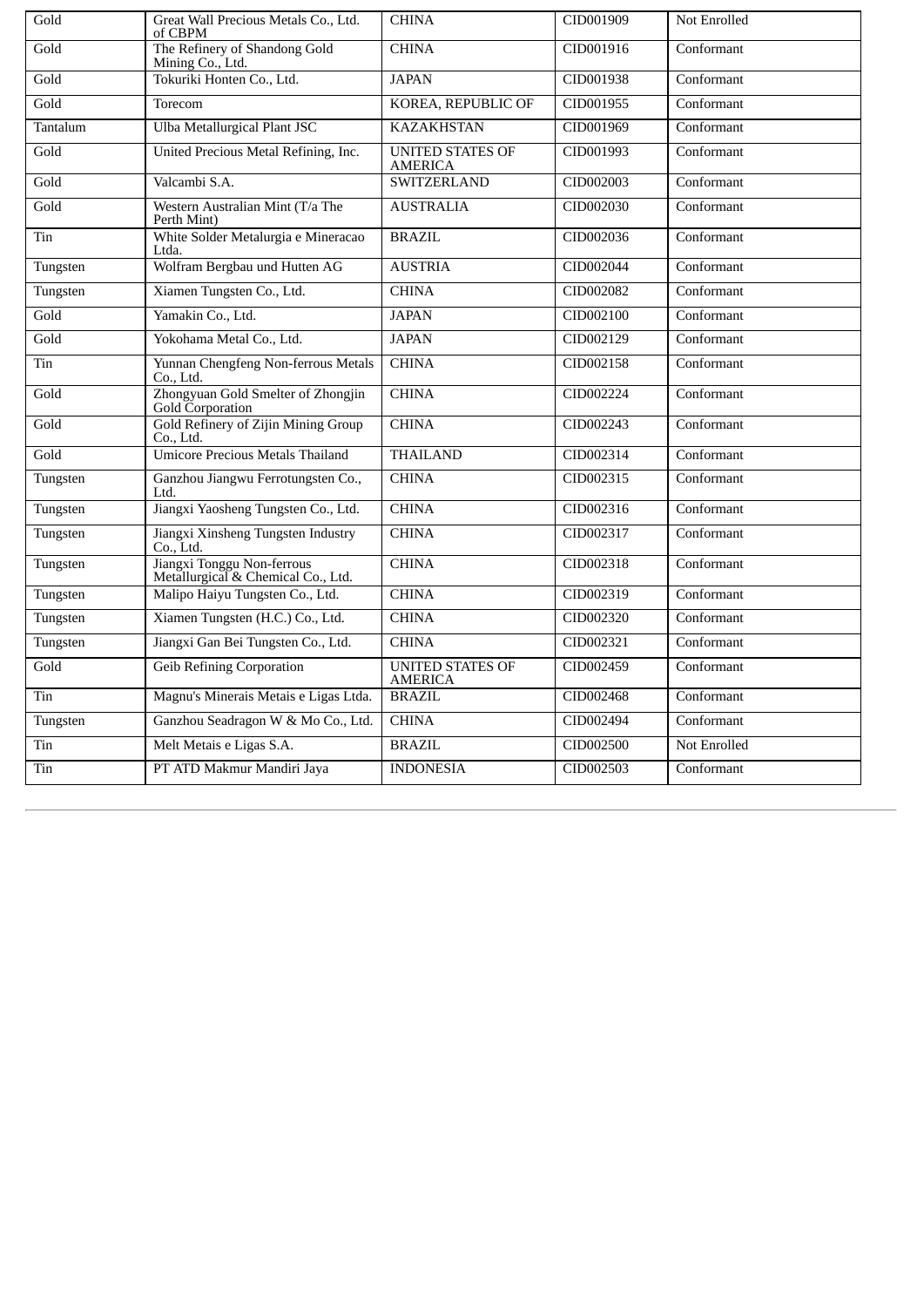| Tantalum | FIR Metals & Resource Ltd.                                     | <b>CHINA</b>                              | CID002505 | Conformant   |
|----------|----------------------------------------------------------------|-------------------------------------------|-----------|--------------|
| Tantalum | Jiujiang Zhongao Tantalum & Niobium<br>Co., Ltd.               | <b>CHINA</b>                              | CID002506 | Conformant   |
| Gold     | MMTC-PAMP India Pvt., Ltd.                                     | <b>INDIA</b>                              | CID002509 | Conformant   |
| Gold     | KGHM Polska Miedz Spolka Akcyjna                               | <b>POLAND</b>                             | CID002511 | Conformant   |
| Tungsten | Chenzhou Diamond Tungsten Products<br>Co., Ltd.                | <b>CHINA</b>                              | CID002513 | Conformant   |
| Tantalum | <b>KEMET Blue Metals</b>                                       | <b>MEXICO</b>                             | CID002539 | Conformant   |
| Tungsten | H.C. Starck Smelting GmbH & Co.<br>KG                          | <b>GERMANY</b>                            | CID002542 | Conformant   |
| Tungsten | Masan Tungsten Chemical LLC<br>(MTC)                           | <b>VIET NAM</b>                           | CID002543 | Conformant   |
| Tantalum | H.C. Starck Hermsdorf GmbH                                     | <b>GERMANY</b>                            | CID002547 | Conformant   |
| Tantalum | H.C. Starck Inc.                                               | <b>UNITED STATES OF</b><br><b>AMERICA</b> | CID002548 | Conformant   |
| Tantalum | H.C. Starck Ltd.                                               | <b>JAPAN</b>                              | CID002549 | Conformant   |
| Tungsten | Jiangwu H.C. Starck Tungsten<br>Products Co., Ltd.             | <b>CHINA</b>                              | CID002551 | Conformant   |
| Tantalum | Global Advanced Metals Boyertown                               | <b>UNITED STATES OF</b><br><b>AMERICA</b> | CID002557 | Conformant   |
| Tantalum | <b>Global Advanced Metals Aizu</b>                             | <b>JAPAN</b>                              | CID002558 | Conformant   |
| Tungsten | Niagara Refining LLC                                           | <b>UNITED STATES OF</b><br><b>AMERICA</b> | CID002589 | Conformant   |
| Tungsten | Hydrometallurg, JSC                                            | <b>RUSSIAN FEDERATION</b>                 | CID002649 | Conformant   |
| Tin      | Resind Industria e Comercio Ltda.                              | <b>BRAZIL</b>                             | CID002706 | Conformant   |
| Tin      | Metallo Belgium N.V.                                           | <b>BELGIUM</b>                            | CID002773 | Conformant   |
| Gold     | Ogussa Osterreichische Gold- und<br>Silber-Scheideanstalt GmbH | <b>AUSTRIA</b>                            | CID002779 | Conformant   |
| Gold     | <b>Advanced Chemical Company</b>                               | <b>UNITED STATES OF</b><br><b>AMERICA</b> | CID000015 | Conformant   |
| Gold     | Aida Chemical Industries Co., Ltd.                             | <b>JAPAN</b>                              | CID000019 | Conformant   |
| Gold     | Atasay Kuyumculuk Sanayi Ve Ticaret<br>A.S.                    | <b>TURKEY</b>                             | CID000103 | Not Enrolled |
| Gold     | Caridad                                                        | <b>MEXICO</b>                             | CID000180 | Not Enrolled |
| Gold     | Yunnan Copper Industry Co., Ltd.                               | <b>CHINA</b>                              | CID000197 | Not Enrolled |
| Tungsten | Guangdong Xianglu Tungsten Co.,<br>Ltd.                        | <b>CHINA</b>                              | CID000218 | Conformant   |
| Tin      | Chenzhou Yunxiang Mining and<br>Metallurgy Co., Ltd.           | <b>CHINA</b>                              | CID000228 | Conformant   |
| Tungsten | CNMC (Guangxi) PGMA Co., Ltd.                                  | <b>CHINA</b>                              | CID000281 | Not Enrolled |
| Tin      | PT Aries Kencana Sejahtera                                     | <b>INDONESIA</b>                          | CID000309 | Active       |
| Gold     | Refinery of Seemine Gold Co., Ltd.                             | <b>CHINA</b>                              | CID000522 | Not Enrolled |
| Tin      | Gejiu Zili Mining And Metallurgy Co.,<br>Ltd.                  | <b>CHINA</b>                              | CID000555 | Conformant   |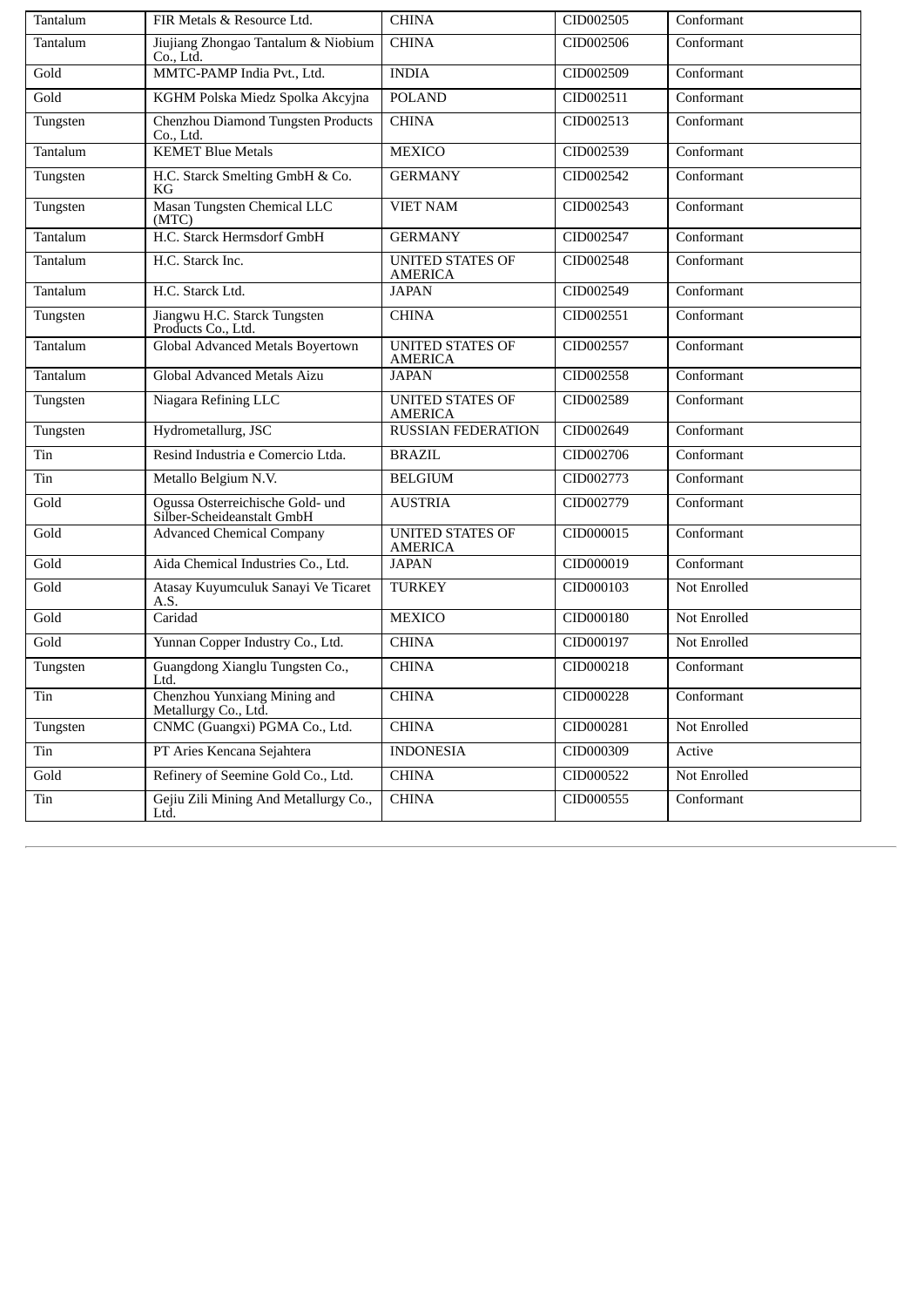| Gold              | Guoda Safina High-Tech<br>Environmental Refinery Co., Ltd.    | <b>CHINA</b>                              | CID000651 | <b>Not Enrolled</b> |
|-------------------|---------------------------------------------------------------|-------------------------------------------|-----------|---------------------|
| Gold              | Hangzhou Fuchunjiang Smelting Co.,<br>Ltd.                    | <b>CHINA</b>                              | CID000671 | <b>Not Enrolled</b> |
| Gold              | LT Metal Ltd.                                                 | KOREA, REPUBLIC OF                        | CID000689 | Conformant          |
| Gold              | Hunan Chenzhou Mining Co., Ltd.                               | <b>CHINA</b>                              | CID000767 | <b>Not Enrolled</b> |
| Gold              | Hunan Guiyang yinxing Nonferrous<br>Smelting Co., Ltd.        | <b>CHINA</b>                              | CID000773 | <b>Not Enrolled</b> |
| Gold              | HwaSeong CJ CO., LTD.                                         | KOREA, REPUBLIC OF                        | CID000778 | Not Enrolled        |
| Tungsten          | <b>Ganzhou Huaxing Tungsten Products</b><br>Co., Ltd.         | <b>CHINA</b>                              | CID000875 | Conformant          |
| Gold              | <b>JSC Ekaterinburg Non-Ferrous Metal</b><br>Processing Plant | <b>RUSSIAN FEDERATION</b>                 | CID000927 | <b>Not Enrolled</b> |
| Gold              | Kazakhmys Smelting LLC                                        | <b>KAZAKHSTAN</b>                         | CID000956 | <b>Not Enrolled</b> |
| Gold              | Kyrgyzaltyn JSC                                               | <b>KYRGYZSTAN</b>                         | CID001029 | Non Conformant      |
| Gold              | <b>L'azurde Company For Jewelry</b>                           | <b>SAUDI ARABIA</b>                       | CID001032 | <b>Not Enrolled</b> |
| Gold              | Lingbao Gold Co., Ltd.                                        | <b>CHINA</b>                              | CID001056 | Not Enrolled        |
| Gold              | Lingbao Jinyuan Tonghui Refinery<br>Co., Ltd.                 | <b>CHINA</b>                              | CID001058 | Not Enrolled        |
| Gold              | Luoyang Zijin Yinhui Gold Refinery<br>Co Ltd.                 | <b>CHINA</b>                              | CID001093 | <b>Not Enrolled</b> |
| Tin               | Minsur                                                        | <b>PERU</b>                               | CID001182 | Conformant          |
| Tin               | Novosibirsk Processing Plant Ltd.                             | <b>RUSSIAN FEDERATION</b>                 | CID001305 | Conformant          |
| Gold              | Penglai Penggang Gold Industry Co.,<br>Ltd.                   | <b>CHINA</b>                              | CID001362 | Not Enrolled        |
| Tin               | PT Babel Inti Perkasa                                         | <b>INDONESIA</b>                          | CID001402 | Conformant          |
| Tin               | PT Babel Surya Alam Lestari                                   | <b>INDONESIA</b>                          | CID001406 | Conformant          |
| Tin               | PT Bukit Timah                                                | <b>INDONESIA</b>                          | CID001428 | Conformant          |
| Tin               | PT Prima Timah Utama                                          | <b>INDONESIA</b>                          | CID001458 | Conformant          |
| Tin               | PT Stanindo Inti Perkasa                                      | <b>INDONESIA</b>                          | CID001468 | Conformant          |
| Tin               | PT Timah Tbk Mentok                                           | <b>INDONESIA</b>                          | CID001482 | Conformant          |
| Tin               | PT Tinindo Inter Nusa                                         | <b>INDONESIA</b>                          | CID001490 | Conformant          |
| Gold              | Sabin Metal Corp.                                             | <b>UNITED STATES OF</b><br><b>AMERICA</b> | CID001546 | Not Enrolled        |
| Gold              | Samwon Metals Corp.                                           | KOREA, REPUBLIC OF                        | CID001562 | Not Enrolled        |
| Gold              | Shandong Tiancheng Biological Gold<br>Industrial Co., Ltd.    | <b>CHINA</b>                              | CID001619 | Not Enrolled        |
| $\overline{Gold}$ | Super Dragon Technology Co., Ltd.                             | <b>CHINA</b>                              | CID001810 | <b>Not Enrolled</b> |
| Tin               | Thaisarco                                                     | <b>THAILAND</b>                           | CID001898 | Conformant          |
| Gold              | <b>Tongling Nonferrous Metals Group</b><br>Co., Ltd.          | <b>CHINA</b>                              | CID001947 | Not Enrolled        |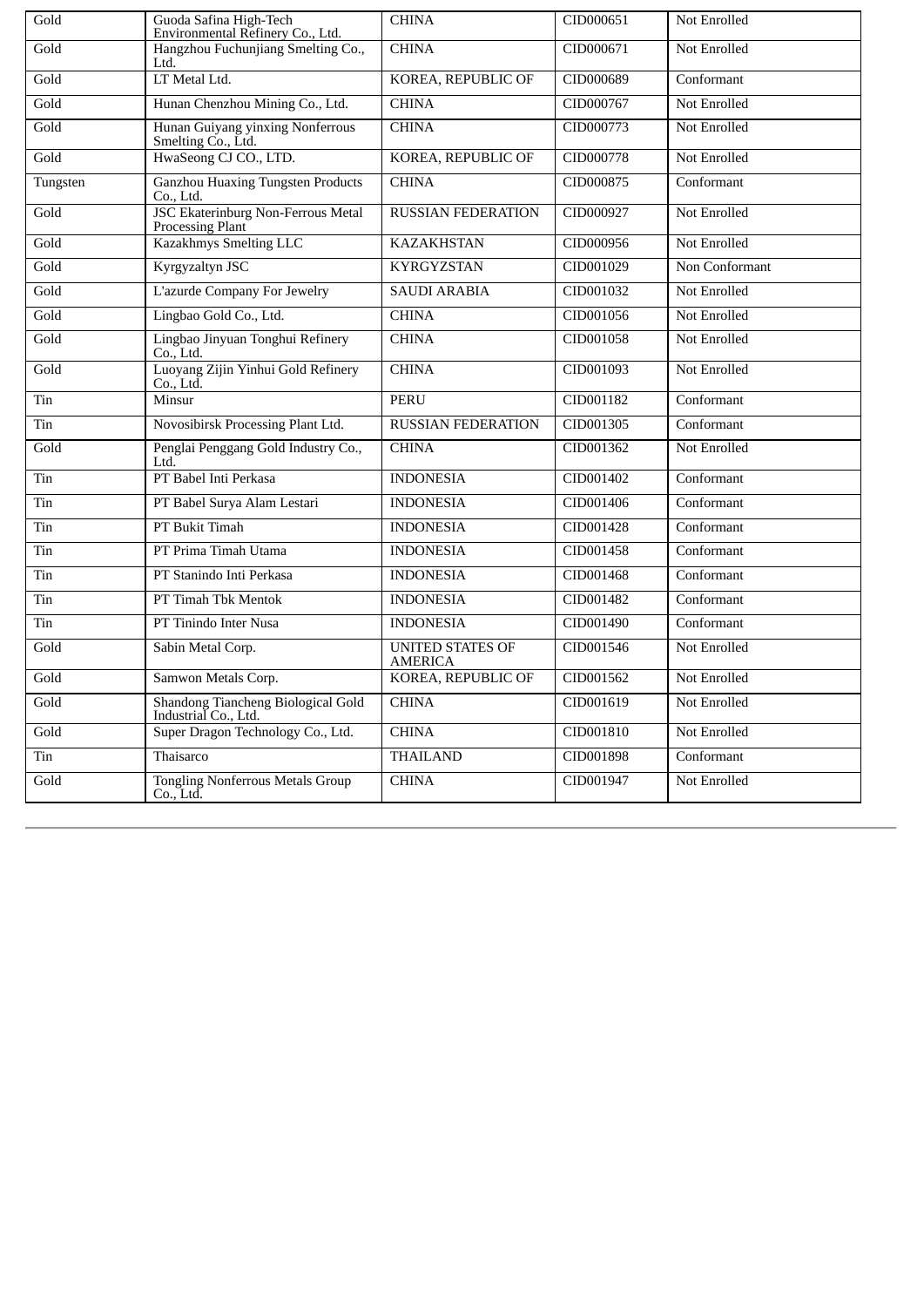| Gold     | Umicore S.A. Business Unit Precious<br><b>Metals Refining</b>                               | <b>BELGIUM</b>                            | CID001980 | Conformant          |
|----------|---------------------------------------------------------------------------------------------|-------------------------------------------|-----------|---------------------|
| Tin      | VQB Mineral and Trading Group JSC                                                           | <b>VIET NAM</b>                           | CID002015 | <b>Not Enrolled</b> |
| Tin      | Yunnan Tin Company Limited                                                                  | <b>CHINA</b>                              | CID002180 | Conformant          |
| Gold     | Morris and Watson                                                                           | <b>NEW ZEALAND</b>                        | CID002282 | <b>Not Enrolled</b> |
| Gold     | SAFINA A.S.                                                                                 | <b>CZECHIA</b>                            | CID002290 | Conformant          |
| Gold     | Guangdong Jinding Gold Limited                                                              | <b>CHINA</b>                              | CID002312 | <b>Not Enrolled</b> |
| Tungsten | Jiangxi Minmetals Gao'an Non-ferrous<br>Metals Co., Ltd.                                    | <b>CHINA</b>                              | CID002313 | <b>Not Enrolled</b> |
| Tin      | <b>CV Venus Inti Perkasa</b>                                                                | <b>INDONESIA</b>                          | CID002455 | Active              |
| Tantalum | Hengyang King Xing Lifeng New<br>Materials Co., Ltd.                                        | <b>CHINA</b>                              | CID002492 | Conformant          |
| Tungsten | Asia Tungsten Products Vietnam Ltd.                                                         | <b>VIET NAM</b>                           | CID002502 | Conformant          |
| Tantalum | D Block Metals, LLC                                                                         | <b>UNITED STATES OF</b><br><b>AMERICA</b> | CID002504 | Conformant          |
| Tantalum | XinXing HaoRong Electronic Material<br>Co., Ltd.                                            | <b>CHINA</b>                              | CID002508 | Conformant          |
| Tantalum | Jiangxi Dinghai Tantalum & Niobium<br>Co., Ltd.                                             | <b>CHINA</b>                              | CID002512 | Conformant          |
| Gold     | Fidelity Printers and Refiners Ltd.                                                         | <b>ZIMBABWE</b>                           | CID002515 | <b>Not Enrolled</b> |
| Gold     | Singway Technology Co., Ltd.                                                                | TAIWAN, PROVINCE OF<br><b>CHINA</b>       | CID002516 | Conformant          |
| Tin      | O.M. Manufacturing Philippines, Inc.                                                        | <b>PHILIPPINES</b>                        | CID002517 | Conformant          |
| Gold     | Shandong Humon Smelting Co., Ltd.                                                           | <b>CHINA</b>                              | CID002525 | <b>Not Enrolled</b> |
| Gold     | Shenzhen Zhonghenglong Real<br>Industry Co., Ltd.                                           | <b>CHINA</b>                              | CID002527 | Not Enrolled        |
| Tungsten | H.C. Starck Tungsten GmbH                                                                   | <b>GERMANY</b>                            | CID002541 | Conformant          |
| Tantalum | H.C. Starck Co., Ltd.                                                                       | <b>THAILAND</b>                           | CID002544 | Conformant          |
| Tantalum | H.C. Starck Tantalum and Niobium<br>GmbH                                                    | <b>GERMANY</b>                            | CID002545 | Conformant          |
| Tantalum | H.C. Starck Smelting GmbH & Co.<br>КG                                                       | <b>GERMANY</b>                            | CID002550 | Conformant          |
| Gold     | Al Etihad Gold Refinery DMCC                                                                | <b>UNITED ARAB</b><br><b>EMIRATES</b>     | CID002560 | Conformant          |
| Gold     | <b>Emirates Gold DMCC</b>                                                                   | <b>UNITED ARAB</b><br><b>EMIRATES</b>     | CID002561 | Conformant          |
| Gold     | <b>International Precious Metal Refiners</b>                                                | <b>UNITED ARAB</b><br><b>EMIRATES</b>     | CID002562 | Not Enrolled        |
| Gold     | <b>Kaloti Precious Metals</b>                                                               | <b>UNITED ARAB</b><br><b>EMIRATES</b>     | CID002563 | Not Enrolled        |
| Gold     | Sudan Gold Refinery                                                                         | <b>SUDAN</b>                              | CID002567 | <b>Not Enrolled</b> |
| Tin      | Electro-Mechanical Facility of the Cao<br>Bang Minerals & Metallurgy Joint<br>Stock Company | <b>VIET NAM</b>                           | CID002572 | Non Conformant      |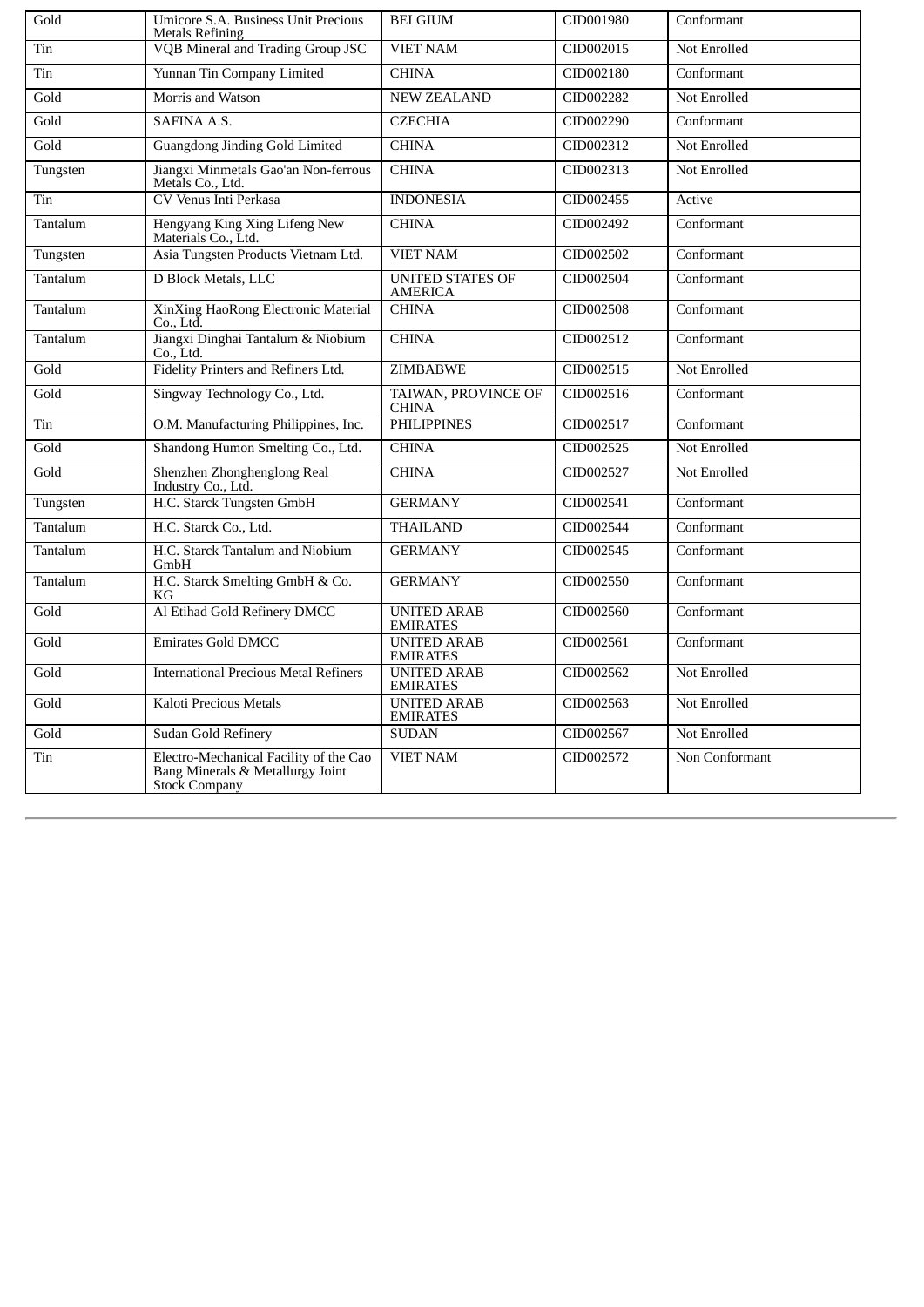| Tin      | Nghe Tinh Non-Ferrous Metals Joint<br><b>Stock Company</b>     | <b>VIET NAM</b>                           | CID002573 | Not Enrolled   |
|----------|----------------------------------------------------------------|-------------------------------------------|-----------|----------------|
| Tin      | Tuyen Quang Non-Ferrous Metals<br>Joint Stock Company          | <b>VIET NAM</b>                           | CID002574 | Not Enrolled   |
| Gold     | T.C.A S.p.A                                                    | <b>ITALY</b>                              | CID002580 | Conformant     |
| Gold     | REMONDIS PMR B.V.                                              | <b>NETHERLANDS</b>                        | CID002582 | Conformant     |
| Gold     | Fujairah Gold FZC                                              | <b>UNITED ARAB</b><br><b>EMIRATES</b>     | CID002584 | Not Enrolled   |
| Gold     | <b>Industrial Refining Company</b>                             | <b>BELGIUM</b>                            | CID002587 | Non Conformant |
| Gold     | Shirpur Gold Refinery Ltd.                                     | <b>INDIA</b>                              | CID002588 | Not Enrolled   |
| Gold     | Korea Zinc Co., Ltd.                                           | KOREA, REPUBLIC OF                        | CID002605 | Conformant     |
| Gold     | <b>Marsam Metals</b>                                           | <b>BRAZIL</b>                             | CID002606 | Conformant     |
| Gold     | TOO Tau-Ken-Altyn                                              | <b>KAZAKHSTAN</b>                         | CID002615 | Conformant     |
| Tungsten | China Molybdenum Co., Ltd.                                     | <b>CHINA</b>                              | CID002641 | Conformant     |
| Tungsten | Ganzhou Haichuang Tungsten Co.,<br>Ltd.                        | <b>CHINA</b>                              | CID002645 | Conformant     |
| Tin      | PT Cipta Persada Mulia                                         | <b>INDONESIA</b>                          | CID002696 | Conformant     |
| Tin      | An Vinh Joint Stock Mineral<br>Processing Company              | <b>VIET NAM</b>                           | CID002703 | Not Enrolled   |
| Tantalum | Resind Industria e Comercio Ltda.                              | <b>BRAZIL</b>                             | CID002707 | Conformant     |
| Gold     | Abington Reldan Metals, LLC                                    | <b>UNITED STATES OF</b><br><b>AMERICA</b> | CID002708 | Non Conformant |
| Tungsten | Unecha Refractory metals plant                                 | <b>RUSSIAN FEDERATION</b>                 | CID002724 | Conformant     |
| Tin      | <b>Super Ligas</b>                                             | <b>BRAZIL</b>                             | CID002756 | Active         |
| Gold     | <b>SAAMP</b>                                                   | <b>FRANCE</b>                             | CID002761 | Conformant     |
| Gold     | L'Orfebre S.A.                                                 | <b>ANDORRA</b>                            | CID002762 | Conformant     |
| Gold     | 8853 S.p.A.                                                    | <b>ITALY</b>                              | CID002763 | Conformant     |
| Gold     | Italpreziosi                                                   | <b>ITALY</b>                              | CID002765 | Conformant     |
| Tin      | Metallo Spain S.L.U.                                           | <b>SPAIN</b>                              | CID002774 | Conformant     |
| Gold     | WIELAND Edelmetalle GmbH                                       | <b>GERMANY</b>                            | CID002778 | Conformant     |
| Tin      | PT Sukses Inti Makmur                                          | <b>INDONESIA</b>                          | CID002816 | Active         |
| Tungsten | Philippine Chuangxin Industrial Co.,<br>Inc.                   | <b>PHILIPPINES</b>                        | CID002827 | Conformant     |
| Tungsten | Xinfeng Huarui Tungsten &<br>Molybdenum New Material Co., Ltd. | <b>CHINA</b>                              | CID002830 | Conformant     |
| Tungsten | <b>ACL Metais Eireli</b>                                       | <b>BRAZIL</b>                             | CID002833 | Conformant     |
| Tin      | Thai Nguyen Mining and Metallurgy<br>Co., Ltd.                 | <b>VIET NAM</b>                           | CID002834 | Conformant     |
| Tin      | PT Menara Cipta Mulia                                          | <b>INDONESIA</b>                          | CID002835 | Conformant     |
| Tantalum | Jiangxi Tuohong New Raw Material                               | <b>CHINA</b>                              | CID002842 | Conformant     |
| Tungsten | Moliren Ltd.                                                   | <b>RUSSIAN FEDERATION</b>                 | CID002845 | Conformant     |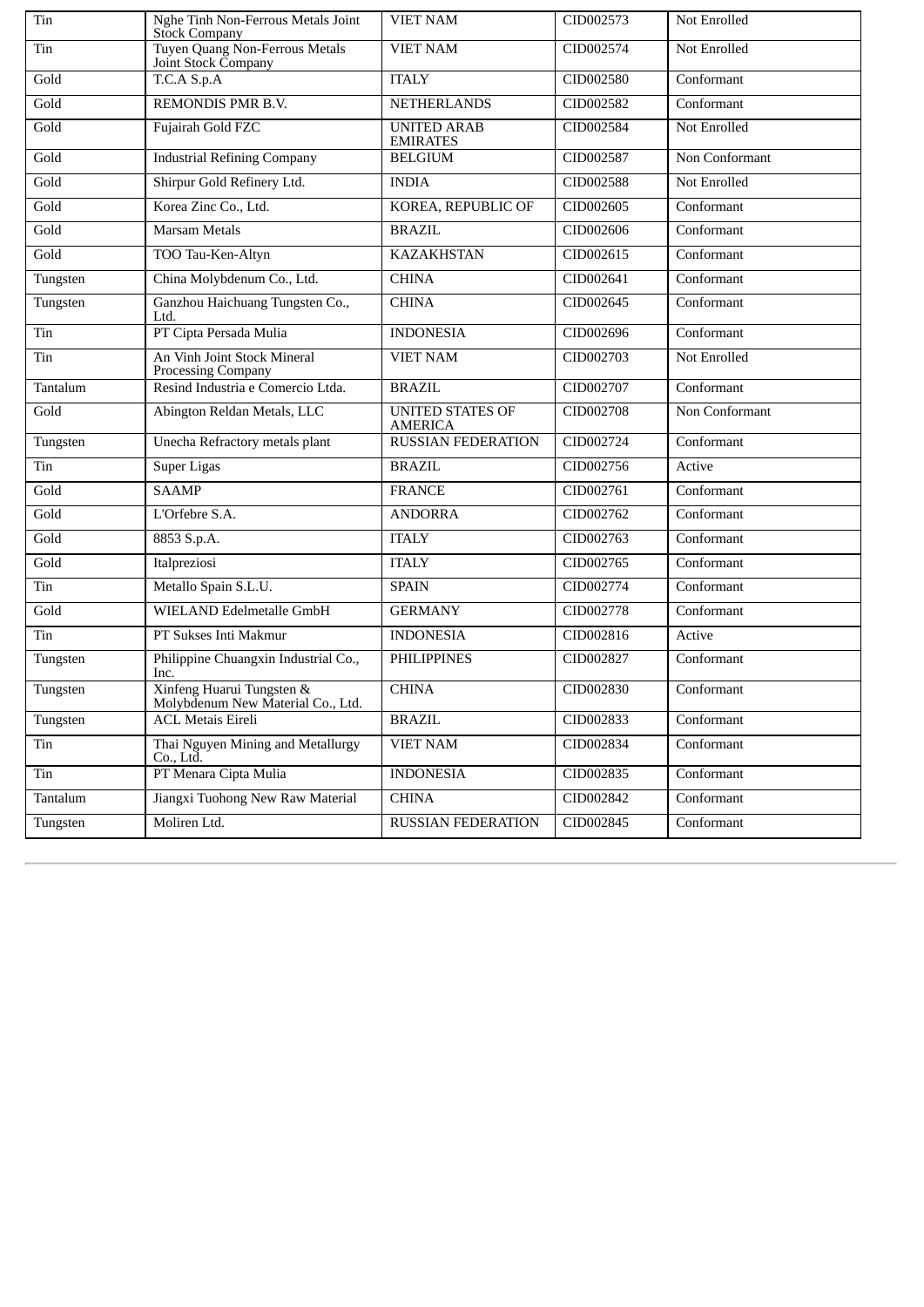| Gold     | <b>AU Traders and Refiners</b>                                                 | <b>SOUTH AFRICA</b>                       | CID002850 | Non Conformant      |
|----------|--------------------------------------------------------------------------------|-------------------------------------------|-----------|---------------------|
| Gold     | GCC Gujrat Gold Centre Pvt. Ltd.                                               | <b>INDIA</b>                              | CID002852 | Active              |
| Gold     | Sai Refinery                                                                   | <b>INDIA</b>                              | CID002853 | Not Enrolled        |
| Gold     | Modeltech Sdn Bhd                                                              | <b>MALAYSIA</b>                           | CID002857 | Non Conformant      |
| Tin      | Modeltech Sdn Bhd                                                              | <b>MALAYSIA</b>                           | CID002858 | Non Conformant      |
| Gold     | <b>Bangalore Refinery</b>                                                      | <b>INDIA</b>                              | CID002863 | Conformant          |
| Gold     | Kyshtym Copper-Electrolytic Plant<br>ZÃO                                       | <b>RUSSIAN FEDERATION</b>                 | CID002865 | Not Enrolled        |
| Gold     | Degussa Sonne / Mond Goldhandel<br>GmbH                                        | <b>GERMANY</b>                            | CID002867 | Not Enrolled        |
| Gold     | Pease & Curren                                                                 | <b>UNITED STATES OF</b><br><b>AMERICA</b> | CID002872 | Not Enrolled        |
| Gold     | <b>JALAN &amp; Company</b>                                                     | <b>INDIA</b>                              | CID002893 | Not Enrolled        |
| Gold     | SungEel HiMetal Co., Ltd.                                                      | KOREA, REPUBLIC OF                        | CID002918 | Conformant          |
| Gold     | Planta Recuperadora de Metales SpA                                             | <b>CHILE</b>                              | CID002919 | Conformant          |
| Gold     | Safimet S.p.A                                                                  | <b>ITALY</b>                              | CID002973 | Conformant          |
| Tin      | Guangdong Hanhe Non-Ferrous Metal<br>Co Ltd.                                   | <b>CHINA</b>                              | CID003116 | Conformant          |
| Gold     | <b>State Research Institute Center for</b><br>Physical Sciences and Technology | <b>LITHUANIA</b>                          | CID003153 | Not Enrolled        |
| Gold     | <b>African Gold Refinery</b>                                                   | <b>UGANDA</b>                             | CID003185 | Not Enrolled        |
| Gold     | <b>Gold Coast Refinery</b>                                                     | <b>GHANA</b>                              | CID003186 | <b>Not Enrolled</b> |
| Gold     | <b>NH Recytech Company</b>                                                     | KOREA, REPUBLIC OF                        | CID003189 | Conformant          |
| Tin      | Chifeng Dajingzi Tin Industry Co.,<br>Ltd.                                     | <b>CHINA</b>                              | CID003190 | Conformant          |
| Tin      | PT Bangka Serumpun                                                             | <b>INDONESIA</b>                          | CID003205 | Conformant          |
| Tin      | <b>Pongpipat Company Limited</b>                                               | <b>MYANMAR</b>                            | CID003208 | Not Enrolled        |
| Gold     | QG Refining, LLC                                                               | <b>UNITED STATES OF</b><br><b>AMERICA</b> | CID003324 | Not Enrolled        |
| Tin      | Tin Technology & Refining                                                      | <b>UNITED STATES OF</b><br>AMERICA        | CID003325 | Conformant          |
| Gold     | Dijllah Gold Refinery FZC                                                      | <b>UNITED ARAB</b><br><b>EMIRATES</b>     | CID003348 | Not Enrolled        |
| Tin      | Dongguan CiEXPO Environmental<br>Engineering Co., Ltd.                         | <b>CHINA</b>                              | CID003356 | Non Conformant      |
| Tin      | Ma'anshan Weitai Tin Co., Ltd.                                                 | <b>CHINA</b>                              | CID003379 | Conformant          |
| Tin      | PT Rajawali Rimba Perkasa                                                      | <b>INDONESIA</b>                          | CID003381 | Conformant          |
| Gold     | <b>CGR Metalloys Pvt Ltd.</b>                                                  | <b>INDIA</b>                              | CID003382 | Not Enrolled        |
| Gold     | Sovereign Metals                                                               | <b>INDIA</b>                              | CID003383 | Not Enrolled        |
| Tin      | Luna Smelter, Ltd.                                                             | <b>RWANDA</b>                             | CID003387 | Conformant          |
| Tungsten | KGETS Co., Ltd.                                                                | KOREA, REPUBLIC OF                        | CID003388 | Conformant          |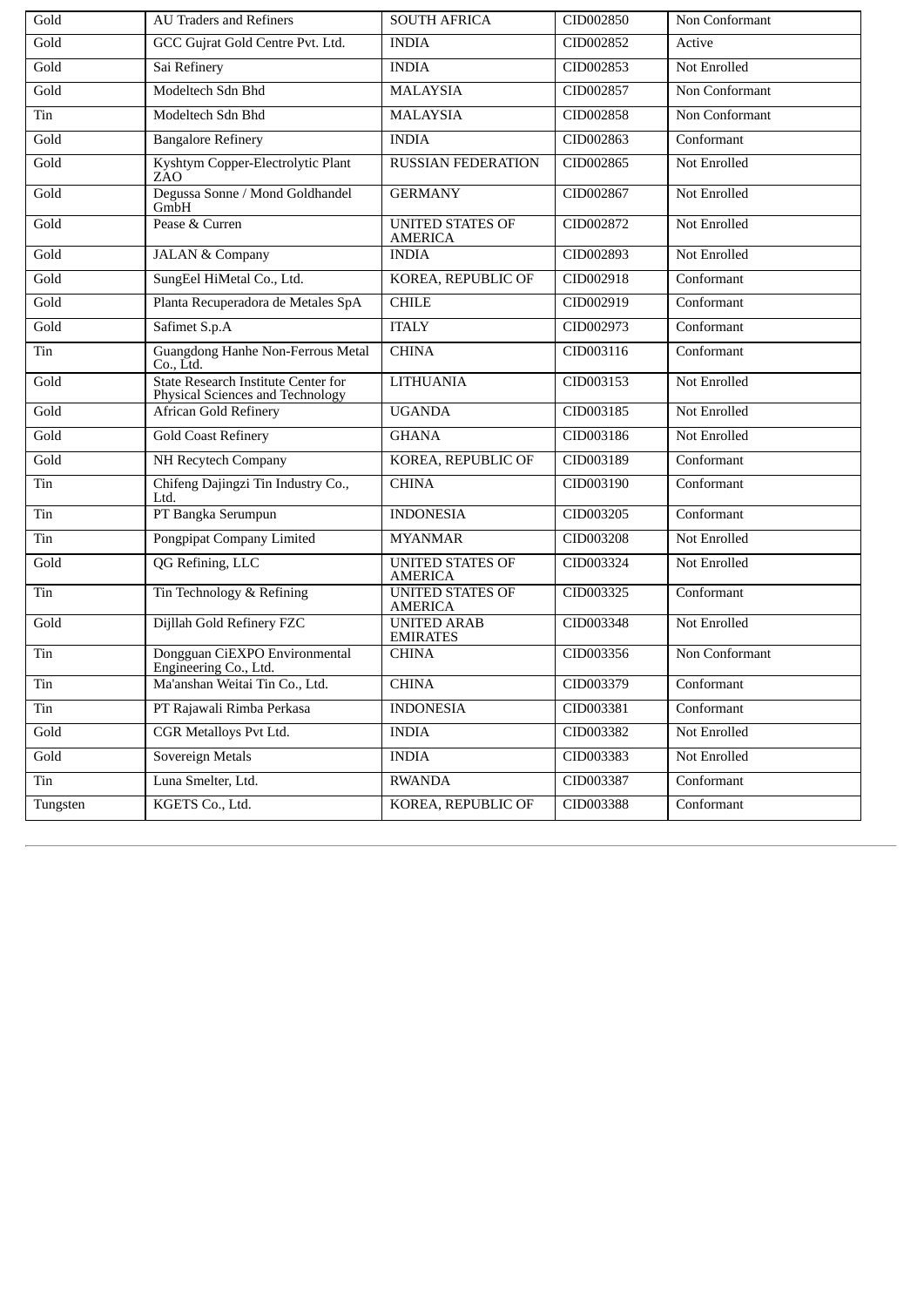| Tin      | Yunnan Yunfan Non-ferrous Metals<br>Co., Ltd.                                             | <b>CHINA</b>                        | CID003397 | Non Conformant |
|----------|-------------------------------------------------------------------------------------------|-------------------------------------|-----------|----------------|
| Tungsten | Fujian Ganmin RareMetal Co., Ltd.                                                         | <b>CHINA</b>                        | CID003401 | Conformant     |
| Tungsten | Lianyou Metals Co., Ltd.                                                                  | TAIWAN, PROVINCE OF<br><b>CHINA</b> | CID003407 | Conformant     |
| Tungsten | <b>JSC</b> "Kirovgrad Hard Alloys Plant"                                                  | <b>RUSSIAN FEDERATION</b>           | CID003408 | Conformant     |
| Tin      | Precious Minerals and Smelting<br>Limited                                                 | <b>INDIA</b>                        | CID003409 | Non Conformant |
| Tin      | Gejiu City Fuxiang Industry and Trade<br>Co., Ltd.                                        | <b>CHINA</b>                        | CID003410 | Not Enrolled   |
| Tungsten | NPP Tyazhmetprom LLC                                                                      | <b>RUSSIAN FEDERATION</b>           | CID003416 | Active         |
| Tungsten | GEM Co., Ltd.                                                                             | <b>CHINA</b>                        | CID003417 | Conformant     |
| Gold     | C.I Metales Procesados Industriales<br>SAS                                                | <b>COLOMBIA</b>                     | CID003421 | Active         |
| Gold     | Eco-System Recycling Co., Ltd. North<br>Plant                                             | <b>JAPAN</b>                        | CID003424 | Conformant     |
| Gold     | Eco-System Recycling Co., Ltd. West<br>Plant                                              | <b>JAPAN</b>                        | CID003425 | Conformant     |
| Tungsten | Albasteel Industria e Comercio de<br>Ligas Para Fundicao Ltd.                             | <b>BRAZIL</b>                       | CID003427 | Active         |
| Tin      | PT Mitra Sukses Globalindo                                                                | <b>INDONESIA</b>                    | CID003449 | Active         |
| Gold     | <b>Augmont Enterprises Private Limited</b>                                                | <b>INDIA</b>                        | CID003461 | Active         |
| Gold     | Kundan Care Products Ltd.                                                                 | <b>INDIA</b>                        | CID003463 | Not Enrolled   |
| Tungsten | Cronimet Brasil Ltda                                                                      | <b>BRAZIL</b>                       | CID003468 | Conformant     |
| Tin      | <b>CRM</b> Synergies                                                                      | <b>SPAIN</b>                        | CID003524 | Conformant     |
| Tin      | PT Belitung Industri Sejahtera                                                            | <b>INDONESIA</b>                    | CID001421 | Not Enrolled   |
| Tin      | PT Panca Mega Persada                                                                     | <b>INDONESIA</b>                    | CID001457 | Not Enrolled   |
| Tin      | PT Sariwiguna Binasentosa                                                                 | <b>INDONESIA</b>                    | CID001463 | Conformant     |
| Tin      | PT Timah Nusantara                                                                        | <b>INDONESIA</b>                    | CID001486 | Active         |
| Tin      | PT Tommy Utama                                                                            | <b>INDONESIA</b>                    | CID001493 | Not Enrolled   |
| Tin      | PT Tirus Putra Mandiri                                                                    | <b>INDONESIA</b>                    | CID002478 | Not Enrolled   |
| Tin      | <b>CRM Fundicao De Metais E Comercio</b><br>De Equipamentos Eletronicos Do<br>Brasil Ltda | <b>BRAZIL</b>                       | CID003486 | Active         |
| Gold     | Emerald Jewel Industry India Limited<br>(Unit 1)                                          | <b>INDIA</b>                        | CID003487 | Not Enrolled   |
| Gold     | Emerald Jewel Industry India Limited<br>(Unit 2)                                          | <b>INDIA</b>                        | CID003488 | Not Enrolled   |
| Gold     | Emerald Jewel Industry India Limited<br>(Unit 3)                                          | <b>INDIA</b>                        | CID003489 | Not Enrolled   |
| Gold     | Emerald Jewel Industry India Limited<br>(Unit 4)                                          | <b>INDIA</b>                        | CID003490 | Not Enrolled   |
| Gold     | K.A. Rasmussen                                                                            | <b>NORWAY</b>                       | CID003497 | Not Enrolled   |
| Gold     | <b>Alexy Metals</b>                                                                       | UNITED STATES OF<br>AMERICA         | CID003500 | Active         |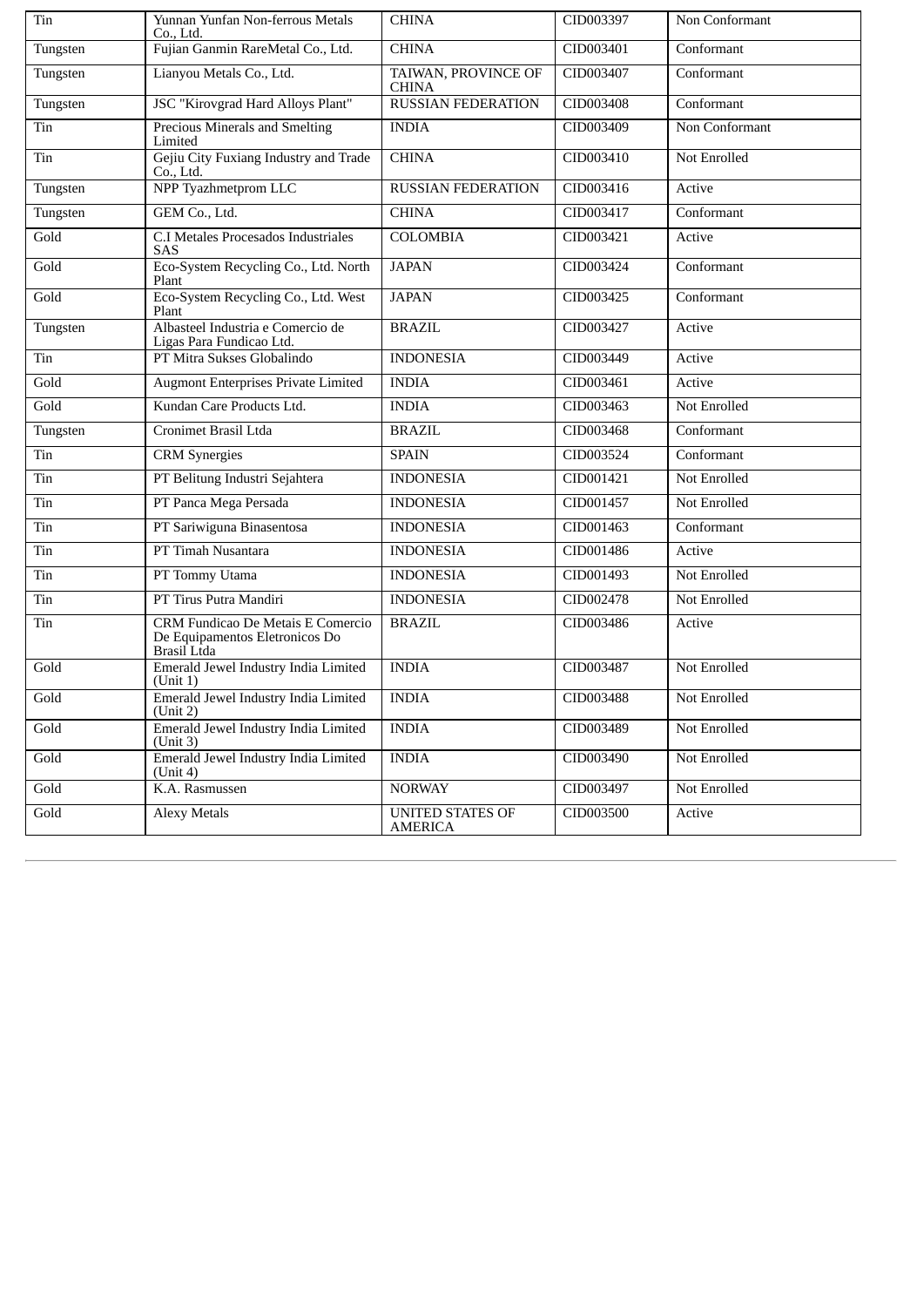| Gold     | Sancus ZFS (L'Orfebre, SA)                          | <b>COLOMBIA</b>                    | CID003529 | Active              |
|----------|-----------------------------------------------------|------------------------------------|-----------|---------------------|
| Gold     | Sellem Industries Ltd.                              | <b>MAURITANIA</b>                  | CID003540 | Not Enrolled        |
| Gold     | <b>MD Overseas</b>                                  | <b>INDIA</b>                       | CID003548 | Not Enrolled        |
| Tungsten | Artek LLC                                           | <b>RUSSIAN FEDERATION</b>          | CID003553 | Not Enrolled        |
| Gold     | Metallix Refining Inc.                              | UNITED STATES OF<br><b>AMERICA</b> | CID003557 | Not Enrolled        |
| Tantalum | Yancheng Jinye New Material<br>Technology Co., Ltd. | CHINA                              | CID003583 | Conformant          |
| Gold     | Metal Concentrators SA (Pty) Ltd.                   | <b>SOUTH AFRICA</b>                | CID003575 | Conformant          |
| Tin      | Fabrica Auricchio Industria e<br>Comercio Ltda.     | <b>BRAZIL</b>                      | CID003582 | Conformant          |
| Gold     | WEEEREFINING                                        | <b>FRANCE</b>                      | CID003615 | Active              |
| Gold     | Value Trading                                       | <b>BELGIUM</b>                     | CID003617 | <b>Not Enrolled</b> |
| Tin      | PT Masbro Alam Stania                               | <b>INDONESIA</b>                   | CID003380 | Active              |
| Tungsten | Fujian Xinlu Tungsten                               | <b>CHINA</b>                       | CID003609 | Conformant          |
| Tungsten | OOO "Technolom" 2                                   | <b>RUSSIAN FEDERATION</b>          | CID003612 | Active              |
| Tungsten | OOO "Technolom" 1                                   | <b>RUSSIAN FEDERATION</b>          | CID003614 | Active              |

\* "**Conformant**" means the smelter or refiner is conformant with RMAP assessment protocols as reported by the RMI. "**Active**" means the smelter or refiner is active in the RMAP process (i.e., it has agreed to participate in the RMAP but the audit process has not yet been completed). "**Non-Conformant**" means the smelter or refiner is a known metal processor based on information available from the RMI but has not been certified as conflict-free through the RMAP and is not active in the RMAP process. "**Not Enrolled**" means that the smelter or refiner is not currently enrolled in a third party conflict-free sourcing audit program.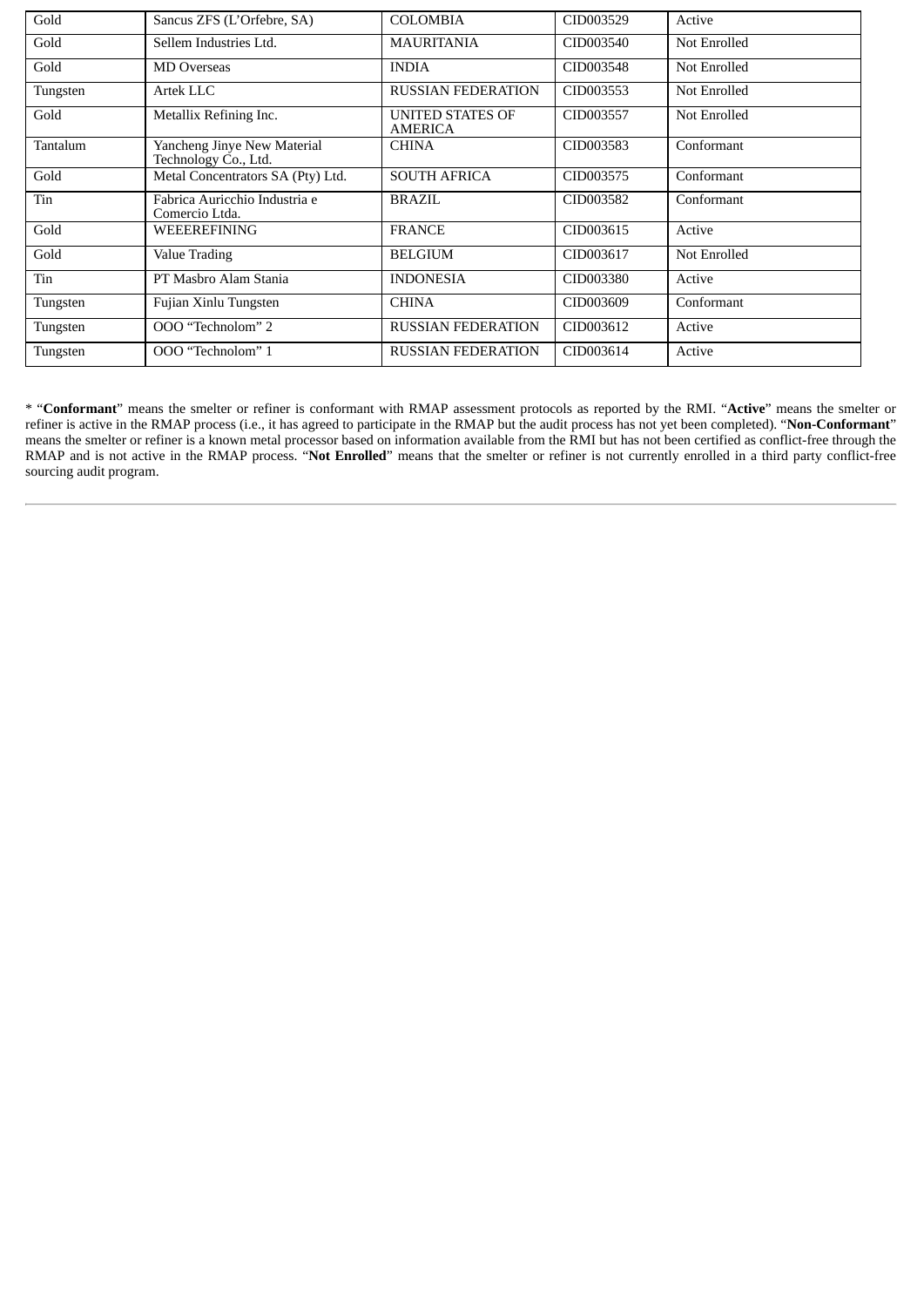# **Schedule 2**

# Country of Origin of Conflict Minerals Information

Accuray does not have sufficient information to reliably determine the countries of origin of all of the Necessary Conflict Minerals in the Covered Products because certain suppliers provided inconsistent or incomplete responses. Furthermore, the country of origin information Accuray received from suppliers may be broader than the countries of origin information actually attributed to the Necessary Conflict Minerals in Covered Products because some suppliers provided information at the company level. As such, based on the limitations described above and information provided by the Company's in-scope suppliers in completed Templates, the Company believes that the countries of origin may include the following countries: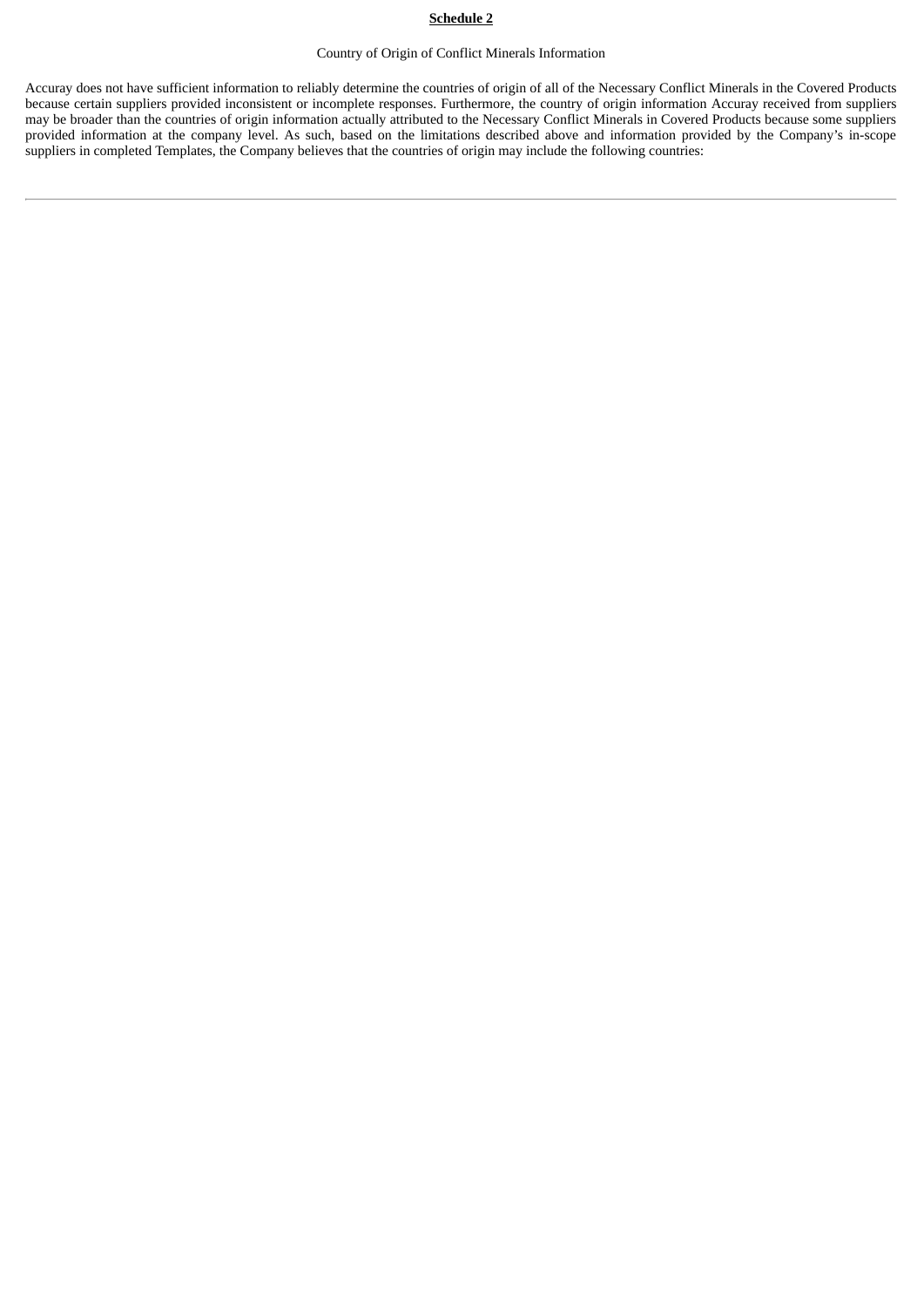Afghanistan Åland Islands Albania American Samoa Andorra Angola Argentina Armenia Australia Austria Belarus Belgium Bermuda Bolivia (Plurinational State of) Brazil Bulgaria Burundi Cambodia Canada Central African Republic Chile China Colombia Congo Democratic Republic of Congo Djibouti Dominica Dominican Republic Ecuador Egypt Eritrea Estonia Ethiopia Finland France Germany Ghana Guinea Guyana Hong Kong Hungary India Indonesia Ireland Israel Italy Japan Kazakhstan Kenya Korea

Kyrgyzstan